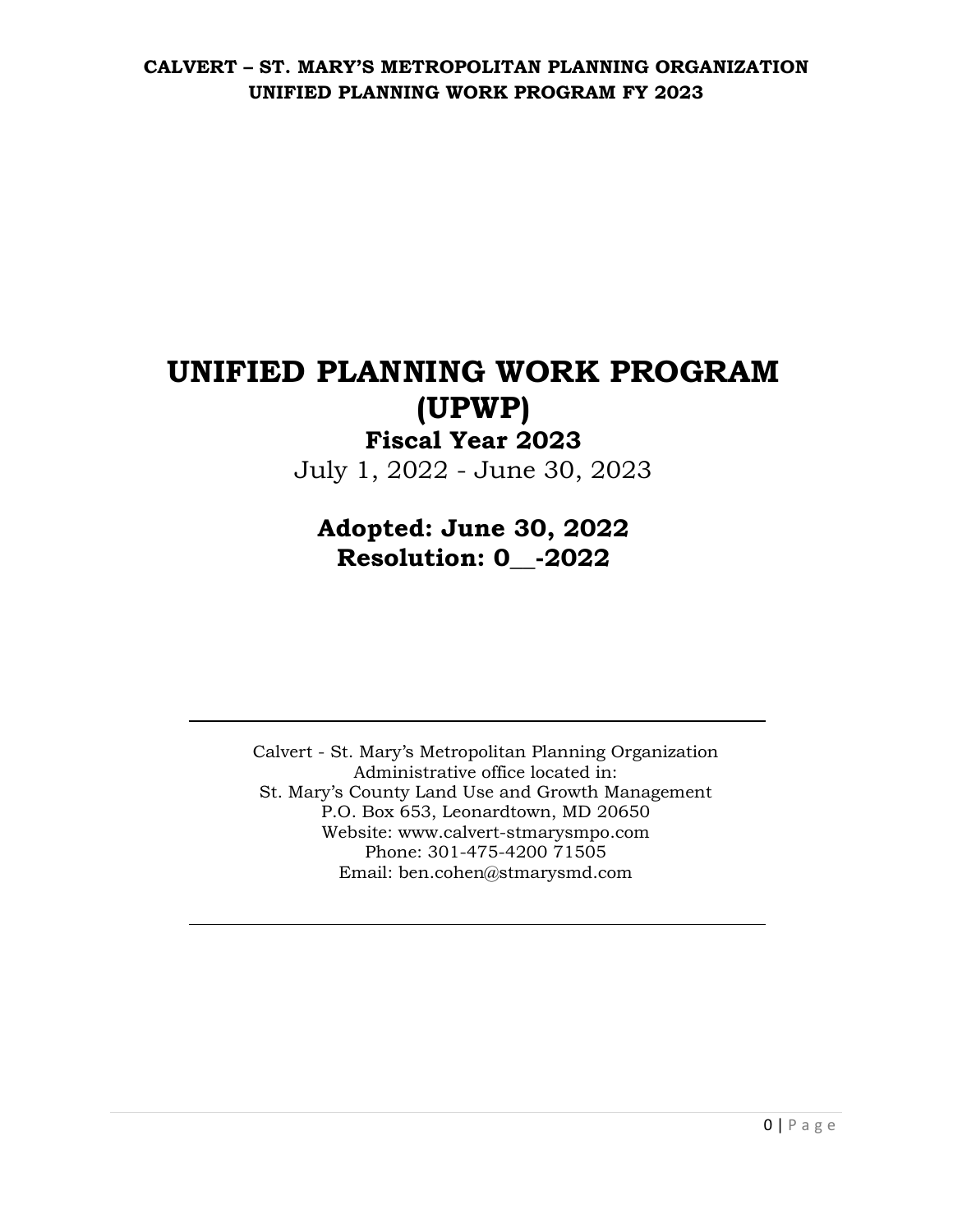## **Table of Contents**

| А. |                                                                                            |  |
|----|--------------------------------------------------------------------------------------------|--|
|    | Fixing America's Surface Transportation (FAST) Act Performance Management Measures  6      |  |
| В. |                                                                                            |  |
| C. |                                                                                            |  |
| D. |                                                                                            |  |
| Е. |                                                                                            |  |
| F. |                                                                                            |  |
|    |                                                                                            |  |
| А. |                                                                                            |  |
|    |                                                                                            |  |
|    |                                                                                            |  |
|    |                                                                                            |  |
| В. |                                                                                            |  |
|    |                                                                                            |  |
| C. |                                                                                            |  |
|    |                                                                                            |  |
| D. |                                                                                            |  |
|    | Task 5: St. Mary's County - FDR Blvd. Transformational and Implications Planning Study  18 |  |
|    |                                                                                            |  |
|    |                                                                                            |  |
|    |                                                                                            |  |
| В. |                                                                                            |  |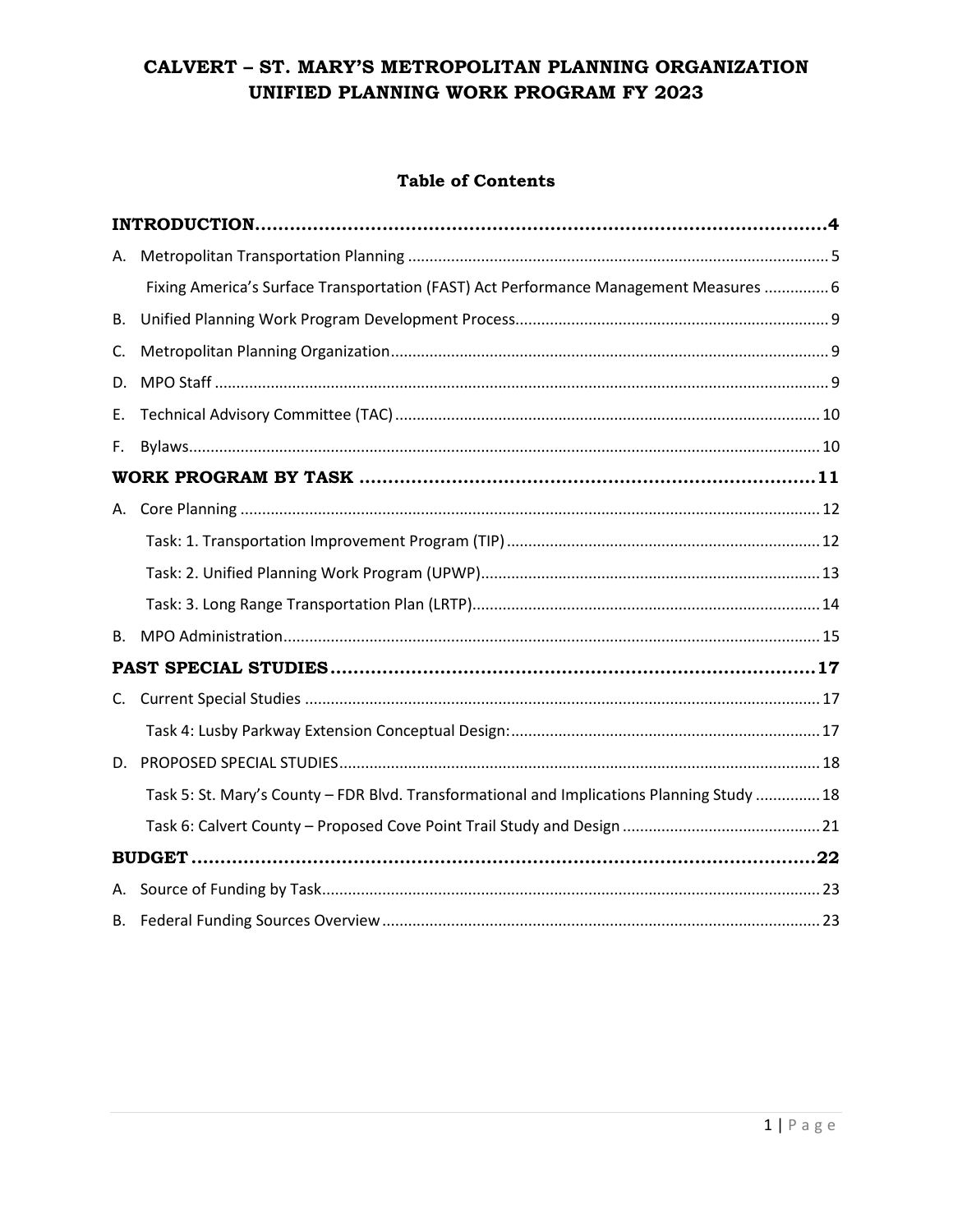| <b>Council Member</b>                                                                                                                                                                                | <b>Empowered Representative</b>                                                                                            |  |  |
|------------------------------------------------------------------------------------------------------------------------------------------------------------------------------------------------------|----------------------------------------------------------------------------------------------------------------------------|--|--|
| <b>Steven R. Weems</b><br>Commissioner,<br><b>Calvert County</b>                                                                                                                                     | <b>Mary Beth Cook</b><br>Director, Calvert County<br>Department of Planning & Zoning                                       |  |  |
| Todd B. Morgan<br>Commissioner,<br>St. Mary's County                                                                                                                                                 | <b>Bill Hunt</b><br>Director, St. Mary's County<br>Department of Land Use and<br>Growth Management                         |  |  |
| <b>James F. Ports</b><br>Secretary, Maryland Department<br>of Transportation                                                                                                                         | <b>Heather Murphy</b><br>Director, Office of Planning and Capital<br>Programming, Maryland Department of<br>Transportation |  |  |
|                                                                                                                                                                                                      | <b>Program Administrator</b>                                                                                               |  |  |
| MPO Planner,<br>St. Mary's County<br>Department of Land Use and Growth Management<br><b>Courtney Jenkins</b><br>Senior Planner,<br>St. Mary's County<br>Department of Land Use and Growth Management |                                                                                                                            |  |  |
|                                                                                                                                                                                                      | <b>Calvert County Representatives</b>                                                                                      |  |  |
| Jessicca Gaetano<br>Principal Planner,<br><b>Calvert County</b><br>Department of Planning & Zoning                                                                                                   |                                                                                                                            |  |  |
|                                                                                                                                                                                                      | Mary Layman<br>Fiscal Manager, C-SMMPO<br><b>Calvert County</b>                                                            |  |  |
|                                                                                                                                                                                                      | Department of Finance & Budget<br><b>Jason Leavitt</b>                                                                     |  |  |
|                                                                                                                                                                                                      | Project Engineer,<br><b>Calvert County</b><br>Department of Public Works                                                   |  |  |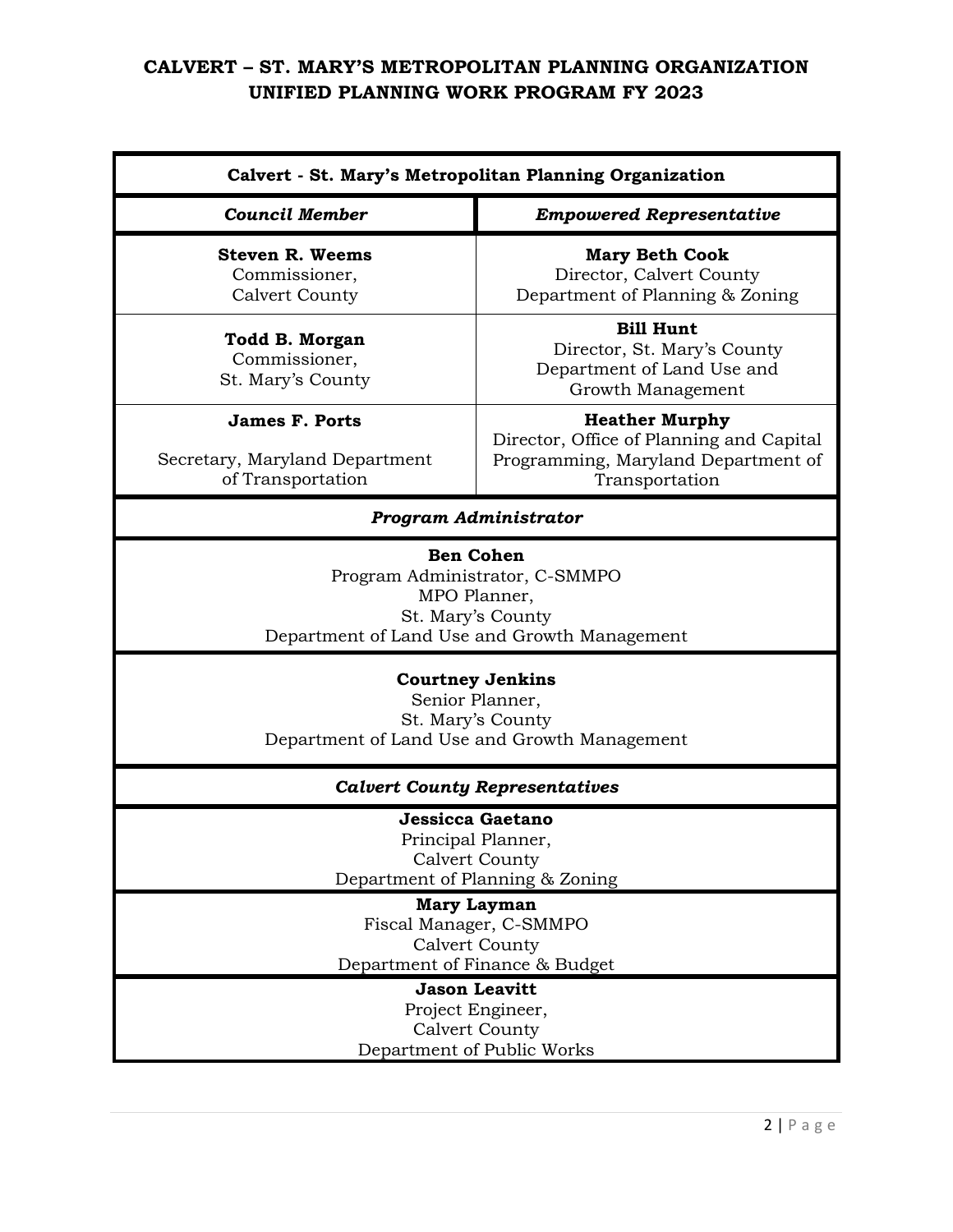# **INTRODUCTION**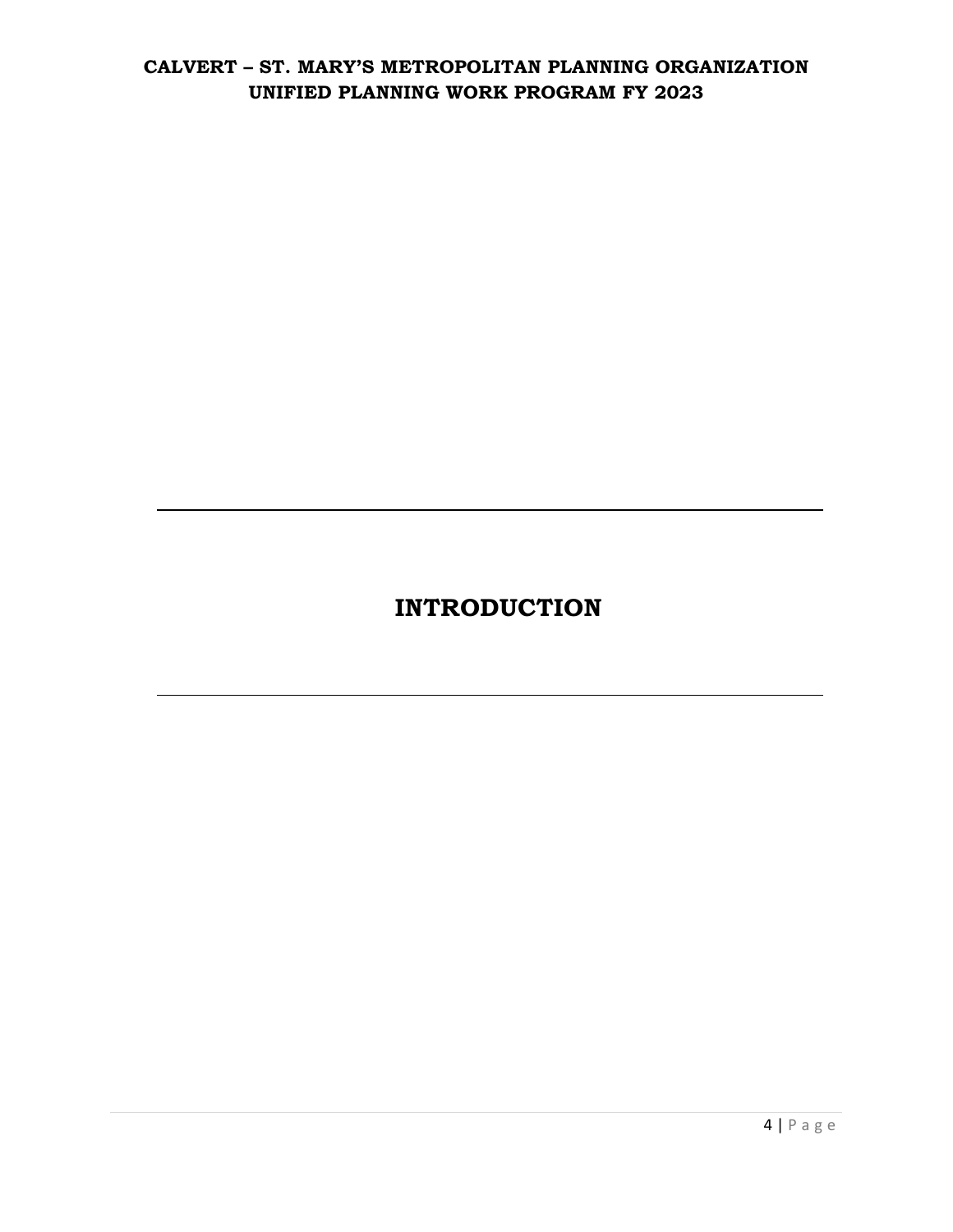#### <span id="page-4-0"></span>**A. Metropolitan Transportation Planning**

The 2010 U.S. Census established the Lexington Park—California—Chesapeake Ranch Estates Urbanized Area (See Figure 1) based on a contiguous area population of 58,000. At greater than 50,000 people, the Lexington Park—California—Chesapeake Ranch Estates areas met the criteria for designation as an Urbanized Area and therefore a Metropolitan Planning Organization (MPO) was required to be established for handling transportation planning coordination for the area. In accordance with the U.S. Department of Transportation requirements, a MPO was designated by Maryland Governor Martin O'Malley on December 31, 2013.

Since the 1960's, the federal government has established urban transportation planning requirements in all metropolitan areas, as a prerequisite to the approval of federal transportation funding (23 CFR Part 450 and 49 CFR Part 613). The regulations require a continuing, comprehensive and cooperative (3-C) planning process for all Urbanized Areas. The Calvert - St. Mary's MPO is the planning agency responsible for transportation planning within the identified planning area in accordance with federal regulations.

In 1991, the Intermodal Surface Transportation Efficiency Act (ISTEA) was passed. This act revised some of the established regulations and procedures and placed a new emphasis on MPOs. As part of this Act, the MPO planning process has been more specifically defined and new planning requirements have been prescribed.

In 1998, the Transportation Equity Act for the 21st Century (TEA‐21) was passed continuing the initiatives of the 1991 Act and adding several new provisions and programs.

In 2005, the Safe Accountable Flexible Efficient Transportation Equity Act: A Legacy for Users (SAFETEA‐LU) was passed, building on the foundation established by ISTEA and TEA‐21 and representing the largest surface transportation investment in the nation's history.

SAFETEA‐LU expired in 2009 and after a series of continuing resolutions; Moving Ahead for Progress in the 21st Century (MAP‐21) was signed into law by President Barack Obama in July 2012. MAP‐21 is a two-year bill that seeks to build on and refine many of the highway, transit, bicycle and pedestrian programs and policies established by ISTEA in 1991.

In response to Moving Ahead for Progress in the 21st Century (MAP‐21), the Federal Highway Administration (FHWA) and Federal Transit Administration (FTA) jointly issued Planning Emphasis Areas (PEAs). The PEAs represent core topical areas for MPOs and State Departments of Transportation (DOTs) to emphasize in the development and implementation of their unified planning work programs. The PEAs for Federal FY 2023 include the following:

1**.** MAP‐21 Implementation – Transition to performance-based planning and programming.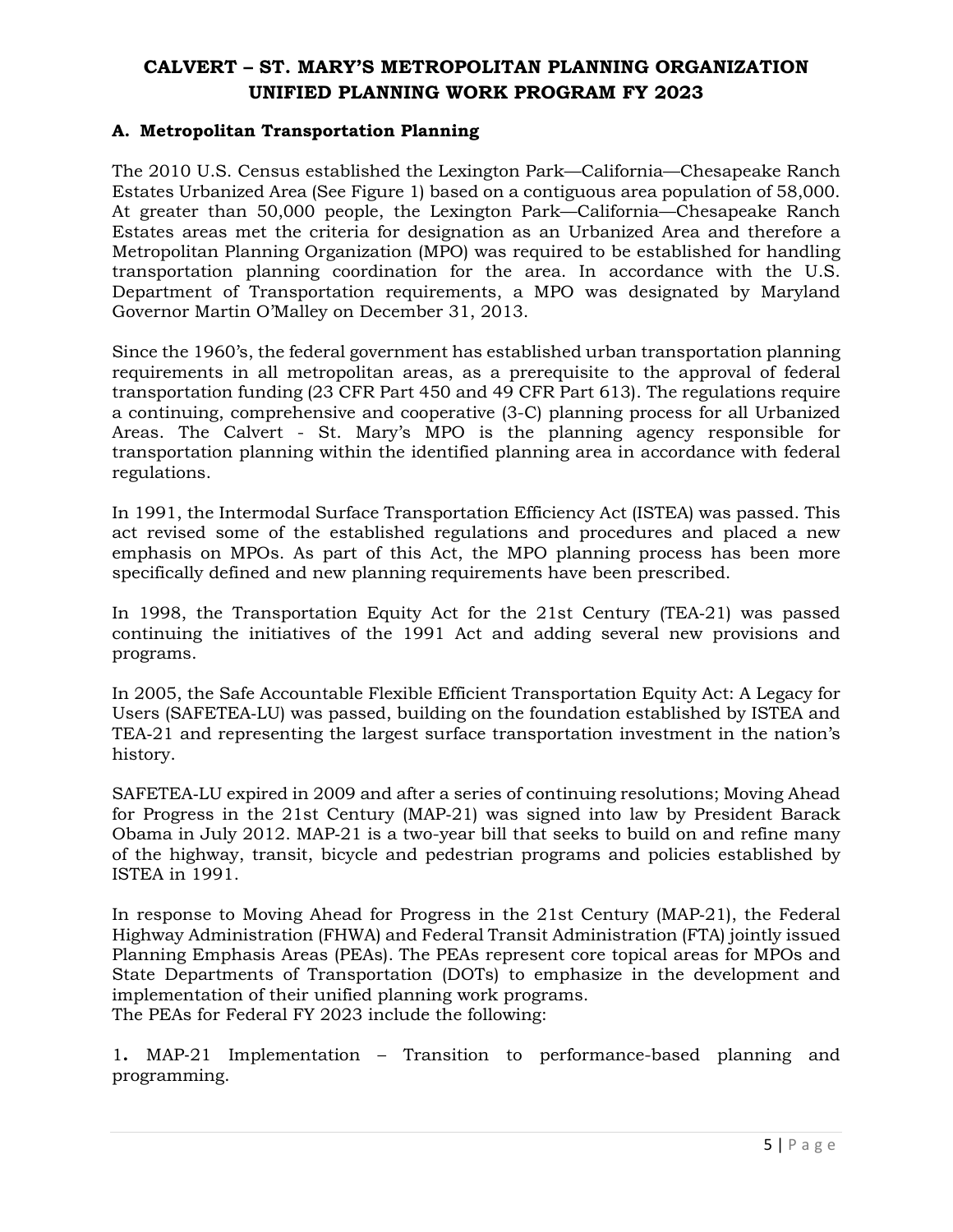*The Calvert-St. Mary's Metropolitan Planning Organization's (C-SMMPO) FY2023 UPWP acknowledges the transition to performance-based planning and programming as part of the on*‐*going training activities included in the MPO.*

2**.** Models of Regional Planning Cooperation – Promote cooperation and coordination across MPO boundaries and across state boundaries where appropriate to ensure a regional approach to transportation planning.

*The C-SMMPO is a two County MPO. Cooperative efforts are ongoing between the two Counties. This includes allocated funding in the FY 2023 UPWP for projects of regional planning significance, including, but not limited to: the Calvert/St. Mary's Fixed Route Base Commuter Bus System and Transit Improvements in Calvert and St. Mary's counties. St. Mary's and Calvert County MPO staff members are members of the Regional Infrastructure Advisory Committee (RIAC) and the Bicycle Infrastructure Advisory Committee (BIAC). These committees seek to foster transportation planning and bicycle and pedestrian planning on a regional level.*

3. Ladders of Opportunity – Access to essential services – as part of the transportation planning process identify transportation connectivity gaps in access to essential services.

*MPO staff has worked closely and continues to work closely with Transportation staff to analyze the transit system as a whole. Through the St. Mary's County Transportation Advisory Committee, Calvert and St. Mary's will use survey responses obtained from bus riders and non-bus riders to improve the transit system and increase ridership.*

## <span id="page-5-0"></span>**Fixing America's Surface Transportation (FAST) Act Performance Management Measures**

The FAST Act continued the transition, started by MAP-21, of the nation's surface transportation program to a performance and outcome-based program, in which resources are invested in projects to achieve targets toward regional, state, and national goals. The bill established seven national goals described in 23 USC§150(b).

- 1. **Safety** Achieve a significant reduction in traffic fatalities and serious injuries on all public roads.
- 2. **Infrastructure Condition** Maintain the highway infrastructure asset system in a state of good repair.
- 3. **Congestion Reduction** Achieve a significant reduction in congestion on the National Highway System.
- 4. **System Reliability** Improve the efficiency of the surface transportation system.
- 5. **Freight Movement and Economic Vitality**  Improve the national freight network, strengthen the ability of rural communities to access national and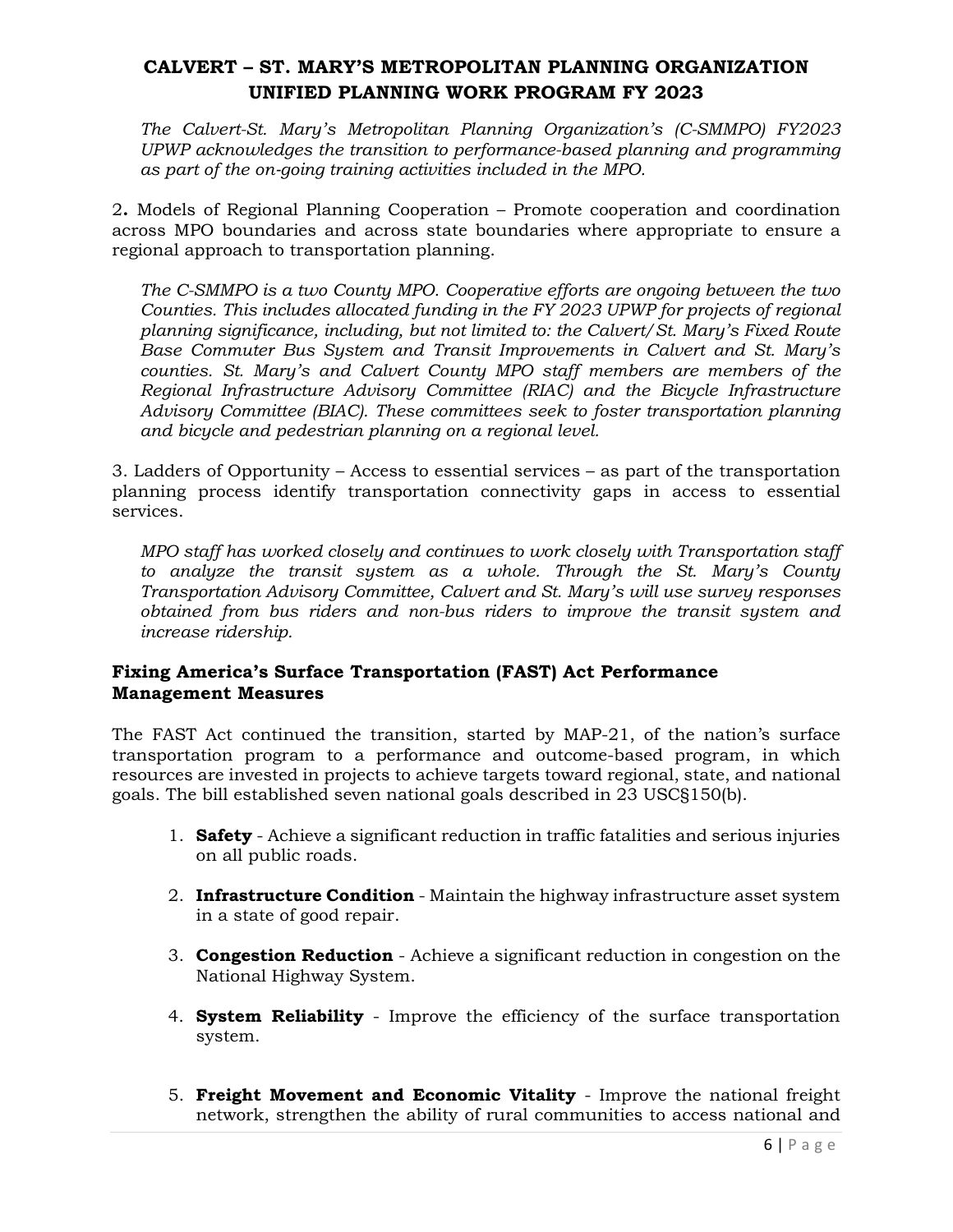international trade markets, and support regional economic development Environmental Sustainability - Enhance the performance of the transportation system while protecting/enhancing the natural environment.

- 6. **Environmental Sustainability** To enhance the performance of the transportation system while protecting and enhancing the natural environment.
- 7. **Reduced Project Delivery Delays** Reduce project costs, promote jobs and the economy, and expedite the movement of people and goods by accelerating project completion through eliminating delays in the project development and delivery process, including reducing regulatory burdens and improving agencies' work practices.

The FHWA and FTA have published a series of rules that establish regulations to assess progress towards the seven national goals. The regulations direct states, MPOs, and transit providers to establish targets and track specific measures related to the conditions and performance of their surface transportation systems in areas that include bridges, pavement, safety, congestion, freight, and transit asset management.

States and MPOs are incorporating these measures into their planning activities. These measures are also being incorporated into transportation improvement programs and long-range transportation plans, so that they can demonstrate how proposed transportation projects will help make progress towards the goals.

On May 27, 2016, the U.S. Department of Transportation (U.S. DOT) issued the latest regulations regarding metropolitan transportation planning, specifically outlining the planning requirements associated with the metropolitan planning process, including the Long- Range Transportation Plan (LRTP) and the Transportation Improvement Program (TIP).

The C-SMMPO will continue to work closely with the MDOT in FY 2023 to establish and update transportation targets and measures as needed to meet federal reporting requirements for both highway and transit systems, including transportation safety.

The C-SMMPO has documented its process here: <https://www.calvert-stmarysmpo.com/182/Performance-Measures>

The performance targets and measures for the C-SMMPO region are thoroughly documented in the approved long range transportation plan Moving Forward 2045: <https://www.calvert-stmarysmpo.com/156/Long-Range-Transportation-Plan-LRTP>

The most recent federal transportation legislative program was signed on November 15, 2021. The Bipartisan Infrastructure Law, as enacted in the Infrastructure Investment and Jobs Act (IIJA), provides \$550 billion over fiscal years 2022 through 2026 for new infrastructure, including in roads, bridges, mass transit, water infrastructure, electric vehicle charging, carbon reduction, resilience, and broadband. There will be \$274 billion in spending for transportation programs above current baseline levels. The IIJA creates more than a dozen new highway programs and also creates more opportunities for local governments and other entities.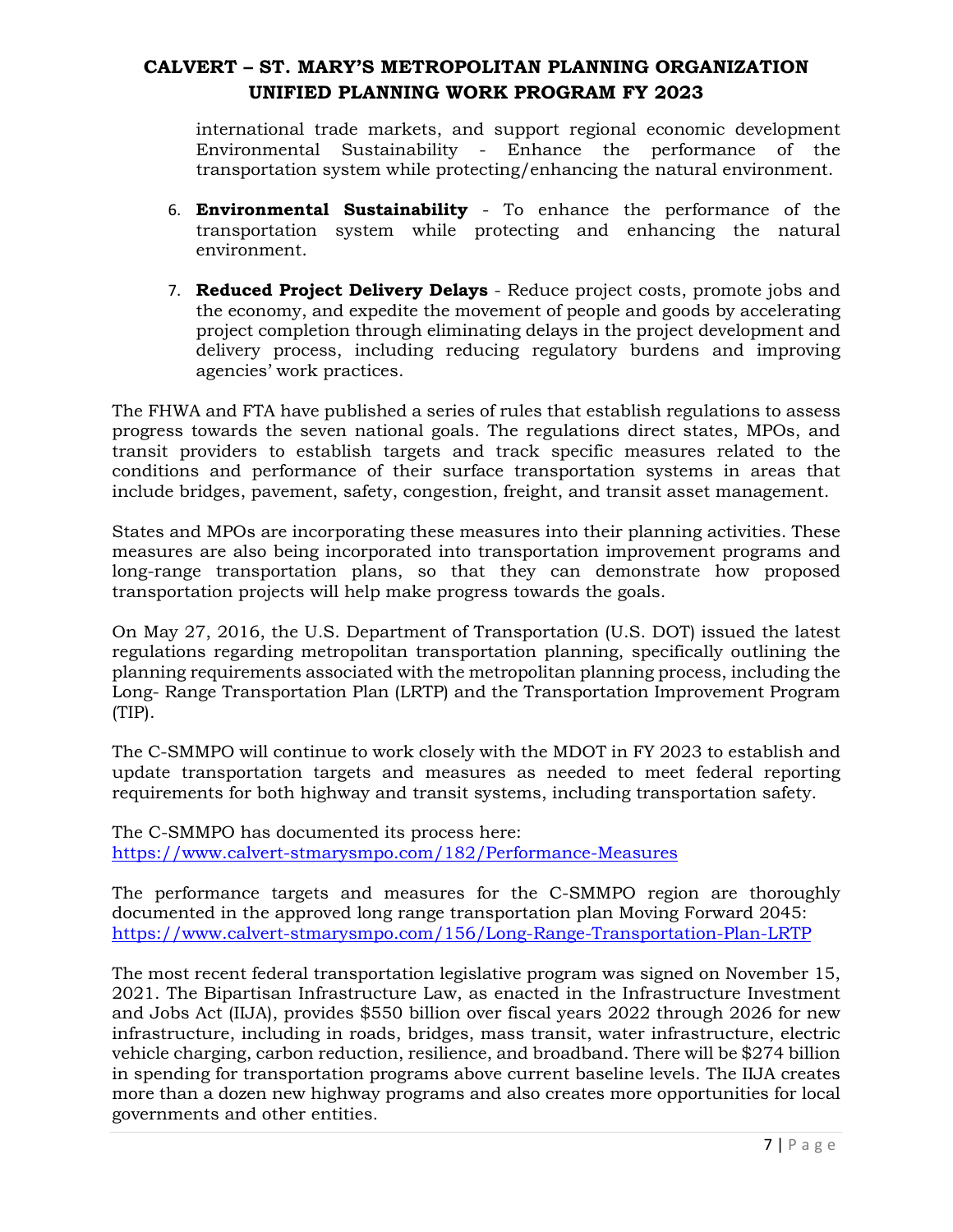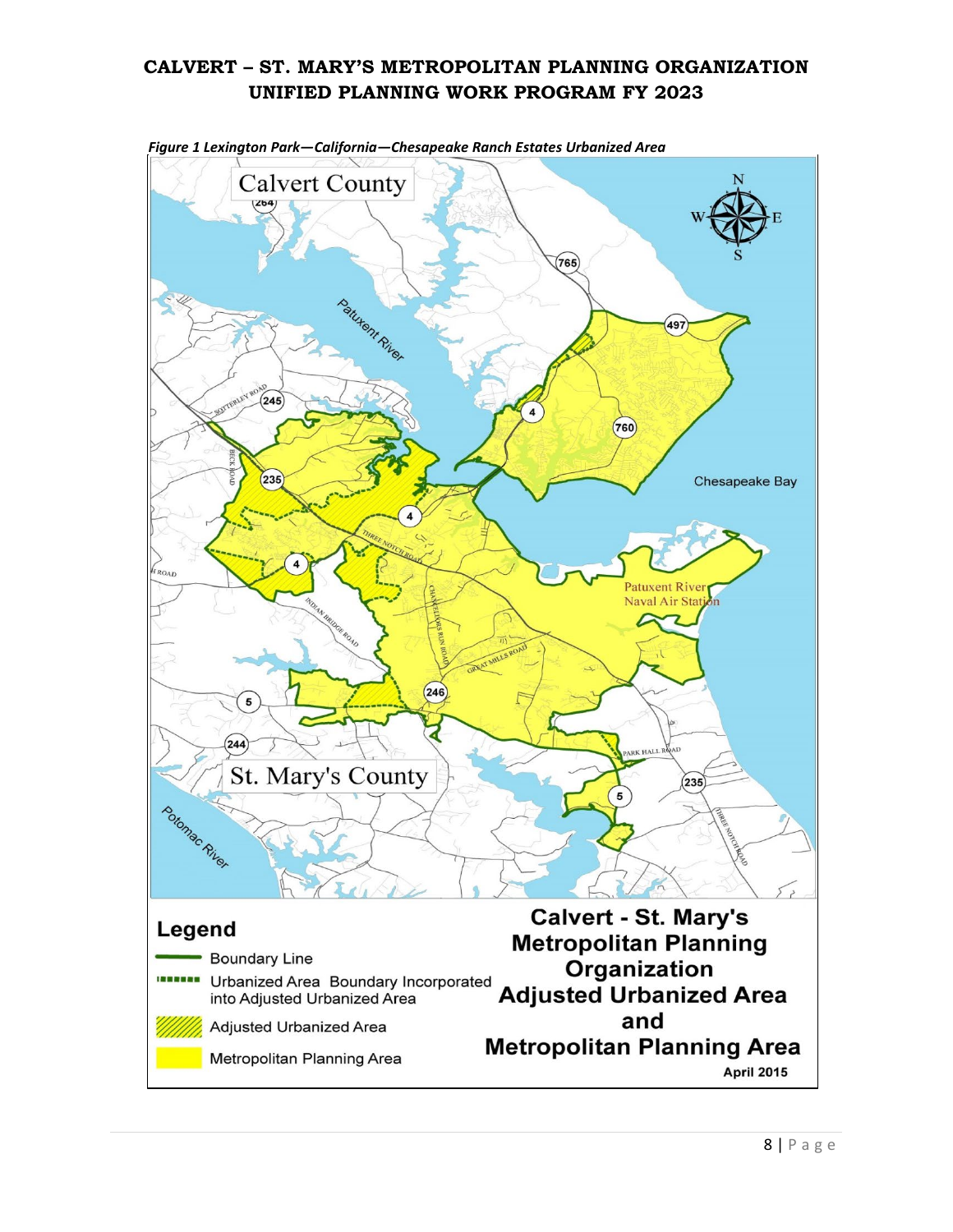**This Unified Planning Work Program (UPWP) is a cooperative planning effort by** federal, state, and local transportation agencies serving C-SMMPO Planning Area and serves as the annual work program for the MPO. The purpose of the UPWP is to describe and coordinate all transportation planning activities to be completed with federal, state, and local resources during the next fiscal year, and is designed to make the transportation planning process consistent with the appropriate federal regulations, as listed above. Included in the UPWP is a budget detailing how each funding source will be utilized. The UPWP is required to be revised and adopted annually.

### <span id="page-8-0"></span>**B. Unified Planning Work Program Development Process**

The UPWP is required as a basis and condition for all federal funding assistance for transportation planning by the joint planning regulations of the Federal Highway Administration (FHWA) and the Federal Transit Administration (FTA).

The Fiscal Year (FY) 2023 Unified Planning Work Program (UPWP) contains the planning projects that can be undertaken by MDOT and the C-SMMPO. The C-SMMPO will address and support the short-term and long-range transportation planning priorities of the C-SMMPO Planning Area, including the Lexington Park—California—Chesapeake Ranch Estates Urbanized Area.

The UPWP is funded through an 80 percent planning grant provided by FHWA and FTA and a 20 percent match provided by Maryland Department of Transportation (MDOT) and the local governments of the Lexington Park—California—Chesapeake Ranch Estates Urbanized Area. Federal funding sources for Federal fiscal year 2023 include Title 1, Section 112 metropolitan planning funds [Federal Highway Act (PL-93-87)] (\$86,837) and Title III, Section 5303 (\$41,758) metropolitan planning funds.

The amount of funding available for the FY 2023 transportation planning activities for the C-SMMPO region is \$303,915. This amount includes FY 2023 Federal, State and local funds in addition to previous year's funds that were not utilized in FY 2022 and that are carried over to FY 2023. The C-SMMPO anticipates completing the majority of the UPWP projects in FY 2023 and utilize a portion of the previous year's funds and FY 2023 funding.

### <span id="page-8-1"></span>**C. Metropolitan Planning Organization**

The Calvert-St Mary's MPO is one of the agencies responsible for transportation planning within the MPO's Planning Area. The governing body consists of voting representatives from the Maryland Department of Transportation, Calvert County, and St. Mary's County.

# <span id="page-8-2"></span>**D. MPO Staff**

The C-SMMPO staff consists of personnel from the Calvert County Department of Planning and Zoning and St. Mary's County Department of Land Use and Growth Management. The staff manages the operations of the MPO as directed by the Council and coordinates all planning projects and activities identified by the Council. The staff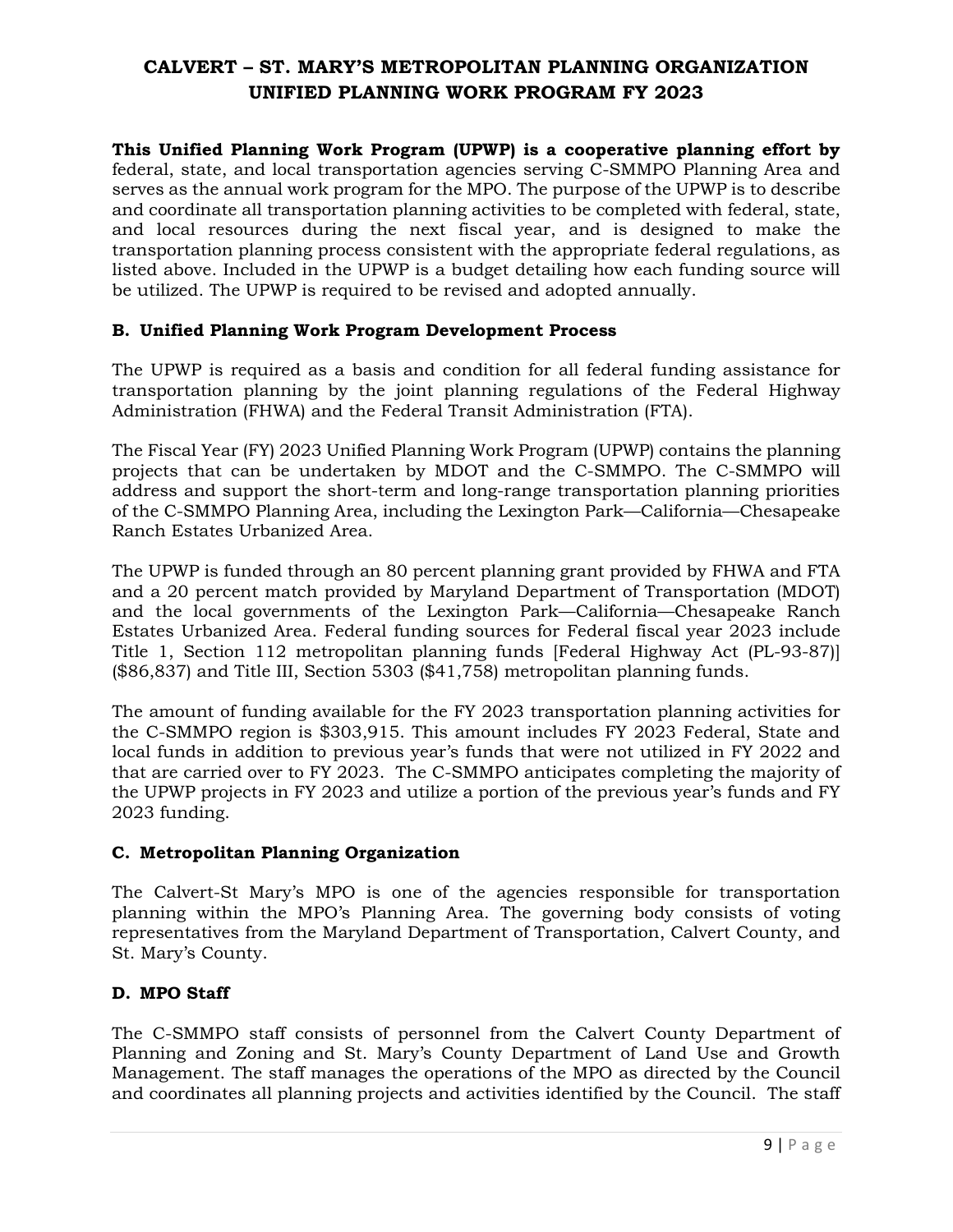also acts as a local liaison to the state and federal agencies involved in transportation planning within the Metropolitan Planning Area.

Calvert County also provides support services to the MPO, including fiscal and procurement services. St. Mary's County provides support services to the MPO by acting as the administrative agent and webmaster.

### <span id="page-9-0"></span>**E. Technical Advisory Committee (TAC)**

The Council may request TAC input for evaluating transportation projects and reviewing the work of consultants hired by the C-SMMPO. The TAC has representatives such as planners and engineers from transportation organizations as well as various subject matter experts throughout the State, which provides the opportunity to achieve an informed transportation planning effort. The TAC provides technical expertise and develops recommendations for presentation to the Council.

### <span id="page-9-1"></span>**F. Bylaws**

The C-SMMPO has adopted bylaws that can be found on the C-SMMPO webpage[:https://www.calvert-stmarysmpo.com/175/Rules-of-Practice-and-](https://www.calvert-stmarysmpo.com/175/Rules-of-Practice-and-Procedure-Bylaws)[Procedure-Bylaws.](https://www.calvert-stmarysmpo.com/175/Rules-of-Practice-and-Procedure-Bylaws)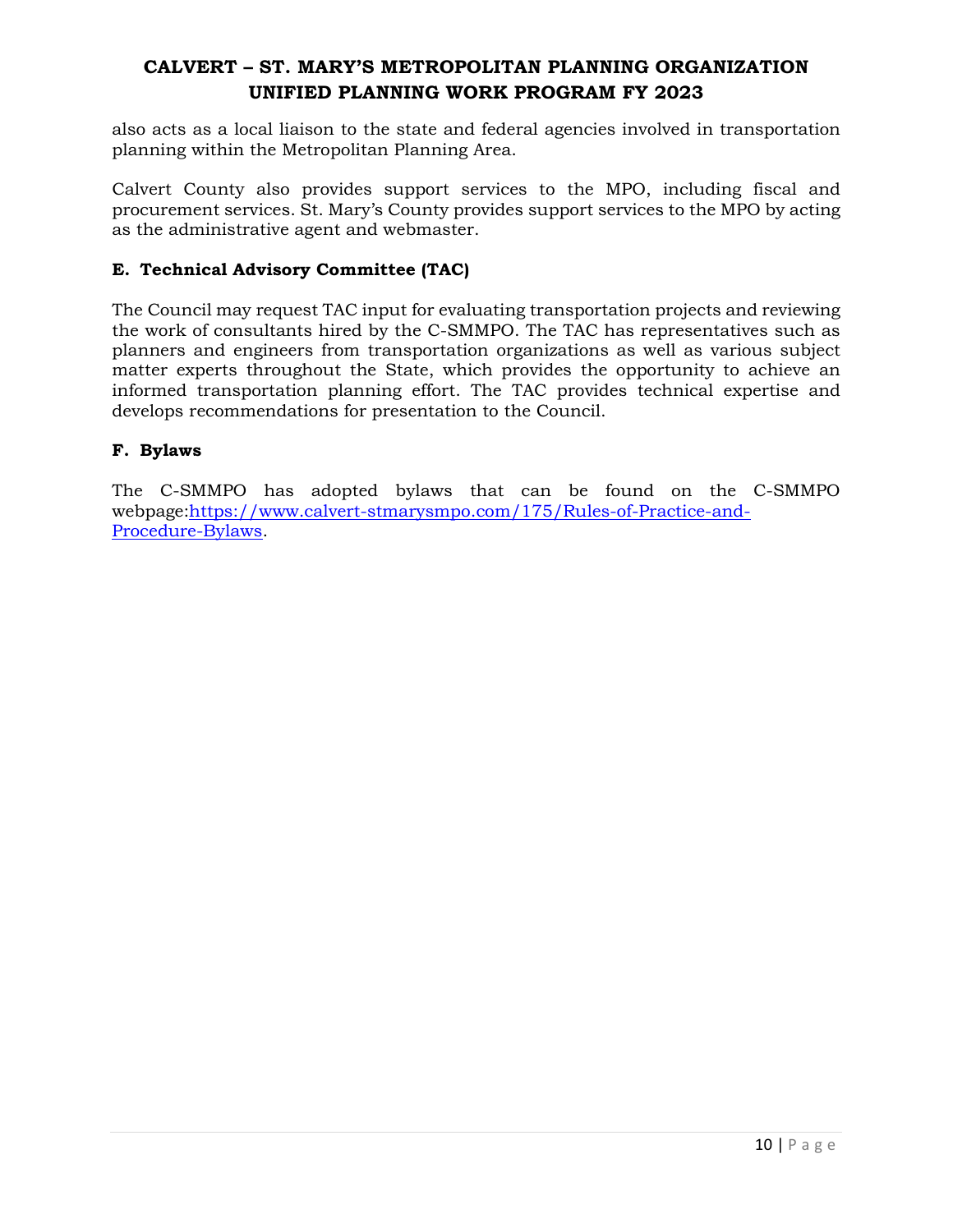# **WORK PROGRAM BY TASK**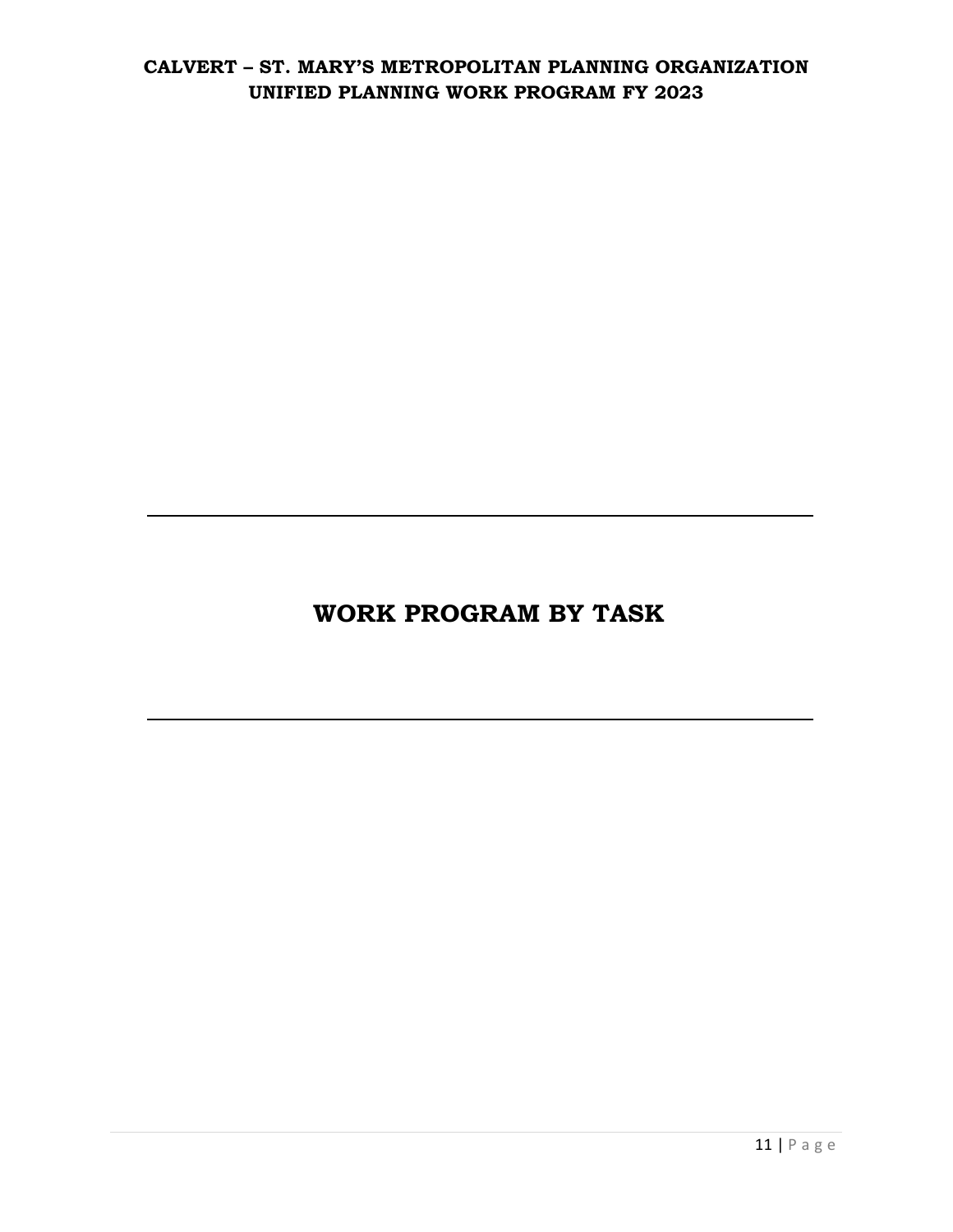## <span id="page-11-0"></span>**A. Core Planning**

### <span id="page-11-1"></span>**Task: 1. Transportation Improvement Program (TIP)**

The TIP is a 4-year listing of all federally funded transportation projects in the C-SMMPO Metropolitan Area. The C-SMMPO TIP is generally updated every 2-4 years.

Objective:

To update the C-SMMPO FY2021-2024 Transportation Improvement Program (TIP) as specified by federal urban transportation planning requirements in compliance with MAP-21 and the FAST-Act.

Previous Work: FY 2015-2018 TIP, FY2018-2021 TIP.

#### Description:

Update the list of regionally significant transportation improvements recommended for implementation during the 4-year program period. The document contains the region's transportation priorities and includes realistic financially constrained cost estimates. Performance based planning approaches will be phased in to comply with MAP-21 and the FAST Act.

End Product: FY 2024–2027 C-SMMPO Transportation Improvement Program and Amendments.

Staffing: MDOT and MPO staff.

#### Funding:

Funding for this task totals \$10,000 in FY 2023, as listed below by source. The task will continue beyond FY 2023, and additional funds will be programmed if needed to complete the task with consultant services during FY 2024.

| Source      | <b>Funding</b> |
|-------------|----------------|
| Federal     | \$8,000        |
| <b>MDOT</b> | \$1,000        |
| Local       | \$1,000        |
| Total:      | \$10,000       |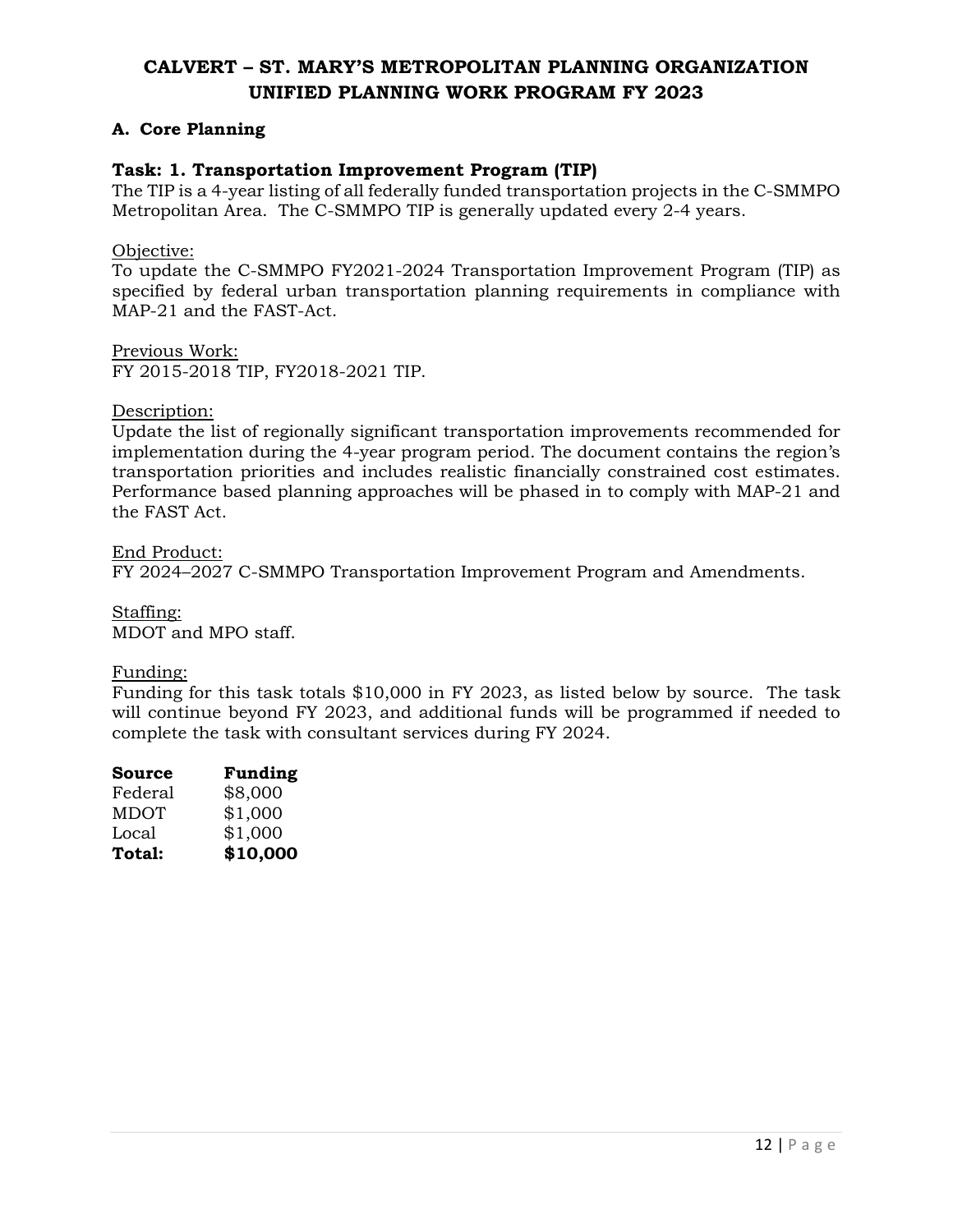### <span id="page-12-0"></span>**Task: 2. Unified Planning Work Program (UPWP)**

The Fiscal Year (FY) 2023 Unified Planning Work Program (UPWP) outlines the planning activities to be performed by participants involved in the C-SMMPO metropolitan transportation planning process over the fiscal year (July 1, 2022 through June 30, 2023).

#### Objective:

To maintain and amend the C-SMMPO Unified Planning Work Program (UPWP) for FY 2023, as required by federal urban transportation planning requirements.

Previous Work: FY 2015, FY 2016, FY 2017, FY 2018, FY 2019, FY 2020, FY 2021 & FY 2022 UPWP.

#### Description:

The UPWP is updated annually, and the next fiscal year's update will commence in January 2022. This task will be performed by the MPO and MDOT with assistance from FHWA and FTA. Specific tasks to be included in the FY 2023 UPWP will be based in part on organizational activities undertaken during the previous year's UPWP and needs identified by C-SMMPO members during the annual update.

End Product: FY 2023 C-SMMPO Unified Planning Work Program.

Staffing: MDOT and MPO staff.

Funding:

Funding for this task totals \$6,000 in FY 2023, as listed below by source.

| Source        | <b>Funding</b> |
|---------------|----------------|
| Federal       | \$4,800        |
| <b>MDOT</b>   | \$600          |
| Local         | \$600          |
| <b>Total:</b> | \$6,000        |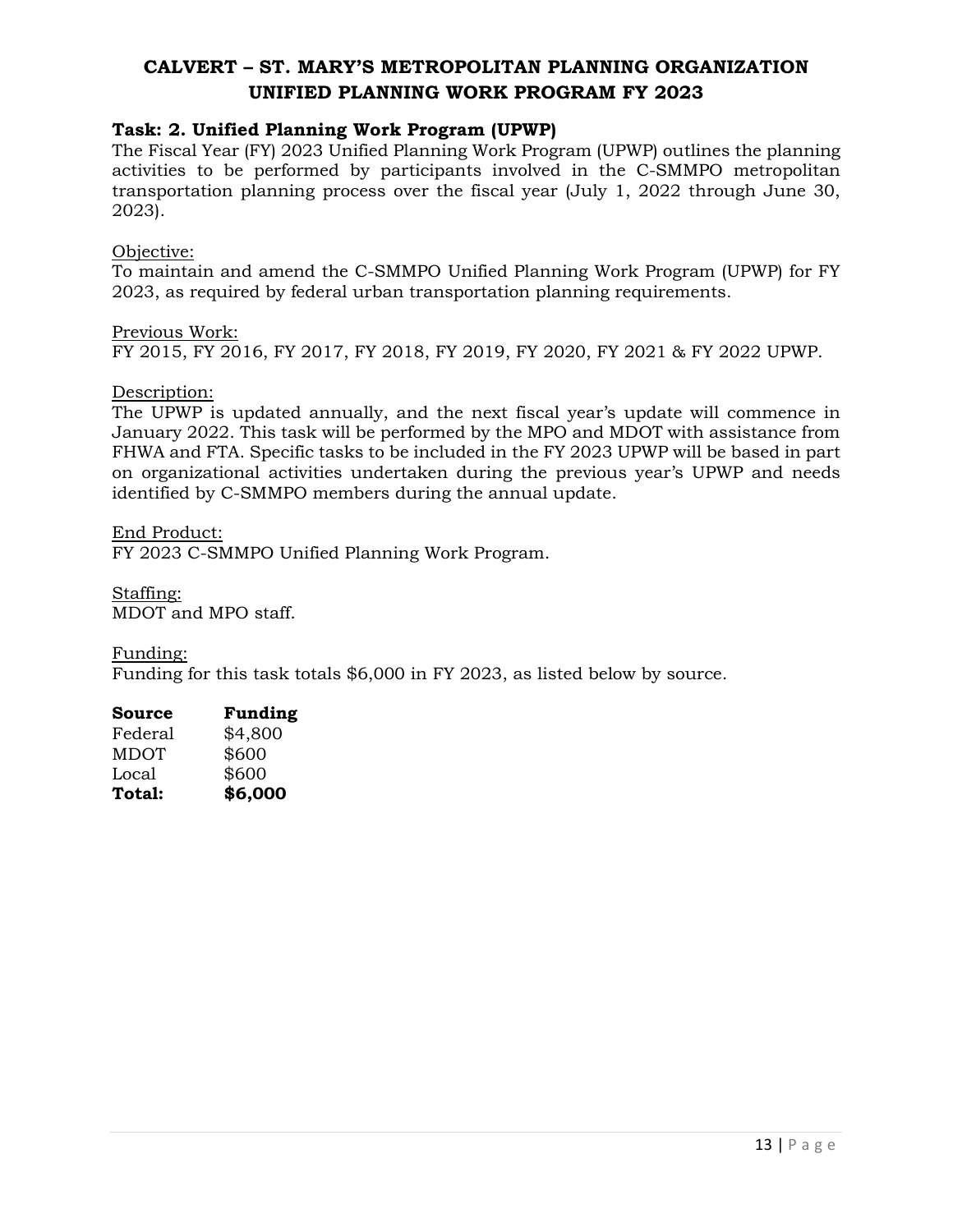### <span id="page-13-0"></span>**Task: 3. Long Range Transportation Plan (LRTP)**

The LRTP provides the C-SMMPO region's unified transportation goals and policies as well as socioeconomic, environmental justice, and other factors that will affect the operation of the transportation system over a 25-year period. The document includes a list of major federally funded capital projects planned for this period, their estimated year-of- expenditure costs, and the revenues reasonably expected to be available to fund the projects. The LRTP generally is updated every four years.

#### Objective:

To continue long range transportation planning efforts and to implement recommendation made in the adopted maintain the C-SMMPO Long Range Transportation Plan (LRTP). C-SMMPO will continue to review and/or amend the LRTP based on local transportation needs as required by federal urban transportation planning requirements.

#### Previous Work:

Staff worked with MDOT and consultants to develop the Moving Forward 2045 Long Range Transportation Plan, Adopted March 6, 2020.

#### Description:

This task will be performed by the MPO and MDOT with consultant services, as needed. The Calvert - St. Mary's MPO staff will be heavily involved with other aspects of the update including, but not limited to, organizing public participation, outreach efforts, and leading the process.

#### End Product:

The anticipated deliverables for this task will include a revised long range transportation plan for the Calvert-St. Mary's planning area, including the Lexington Park-California-Chesapeake Ranch Estates Urban Area.

#### Staffing:

MDOT and MPO staff with consultant services.

#### Funding:

Funding for this task totals \$5,000 in, as listed below by source. The task will continue beyond FY 2023.

| Source      | <b>Funding</b> |
|-------------|----------------|
| Federal     | \$4,000        |
| <b>MDOT</b> | \$500          |
| Local       | \$500          |
| Total:      | \$5,000        |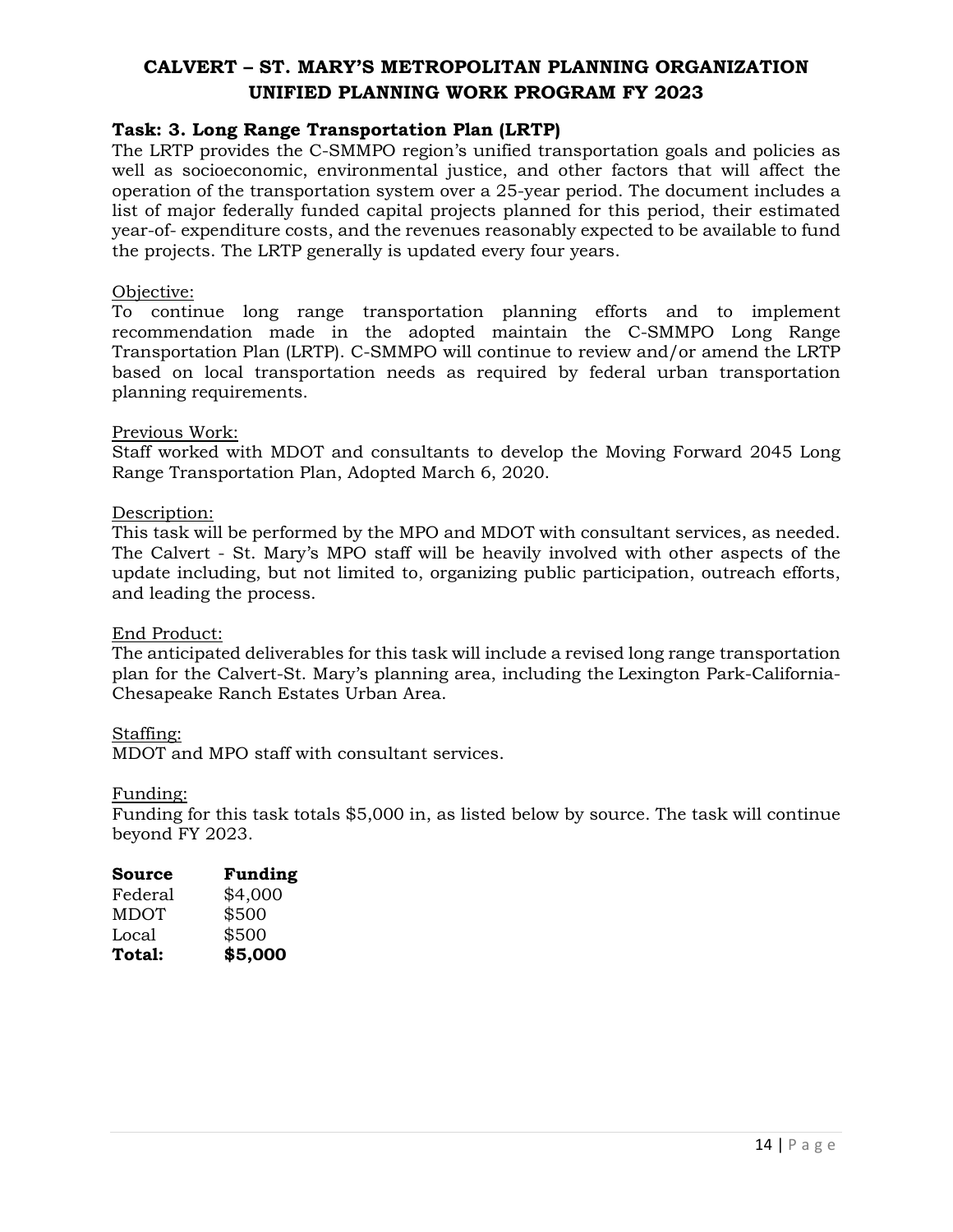### <span id="page-14-0"></span>**B. MPO Administration**

Objective:

Continuing the performance-based transportation planning by MPO staff based on planning agreements for the C-SMMPO planning area, including the Lexington Park-California-Chesapeake Ranch Estates Urban Area

This task also includes typical administrative duties associated with daily operations of staffing the MPO and all other MPO activities. In addition to these administrative duties and daily operations, during FY 2023 the following on‐going activities are anticipated:

- Staff training Staff will continue to receive training on the Metropolitan Transportation Planning Process. This item is timely given the passage of the Moving Ahead for Progress in the 21st Century (MAP‐21) enacted in 2012 and the FAST Act in December 2015. This training will include opportunities offered through membership, participation, and attendance at conferences and training activities of the Association of Metropolitan Planning Organizations (AMPO) and other applicable transportation related training opportunities offered through various agencies.
- Review and Revision of Governing and Planning Documents Calvert St. Mary's MPO Staff will conduct an ongoing review with recommended revisions, when necessary, to documents previously adopted or to be adopted by the Calvert - St. Mary's MPO Council, including, but not limited to the Bylaws, Long Range Transportation Plan, TIP, UPWP, Performance Based Planning, and Title VI Plan.

#### **Planning Emphasis Areas**

New guidance from the Federal Highway Administration (FHWA) and the Federal Transit Administration (FTA) Offices of Planning were issued at the end of 2021 that included updated Planning Emphasis Areas (PEAs). The PEAs are areas that FHWA and FTA field offices emphasize when meeting with the metropolitan planning organizations, State departments of transportation, and public transportation agencies.

The PEAs are areas that FHWA and FTA want to see identified and developed in tasks associated with the Unified Planning Work Program. The emphasis areas already exist in requirements for MPOs, they simply reflect areas of importance at this time. The new Planning Emphasis Areas include the following:

- Tackling the Climate Crisis Transition to a Clean Energy, Resilient Future
- Equity and Justice40 in Transportation Planning
- Complete Streets
- Public Involvement
- Strategic Highway Network (STRAHNET)/U.S. Department of Defense (DOD) Coordination
- Federal Land Management Agency (FLMA) Coordination
- Planning and Environment Linkages (PEL)
- Data in Transportation Planning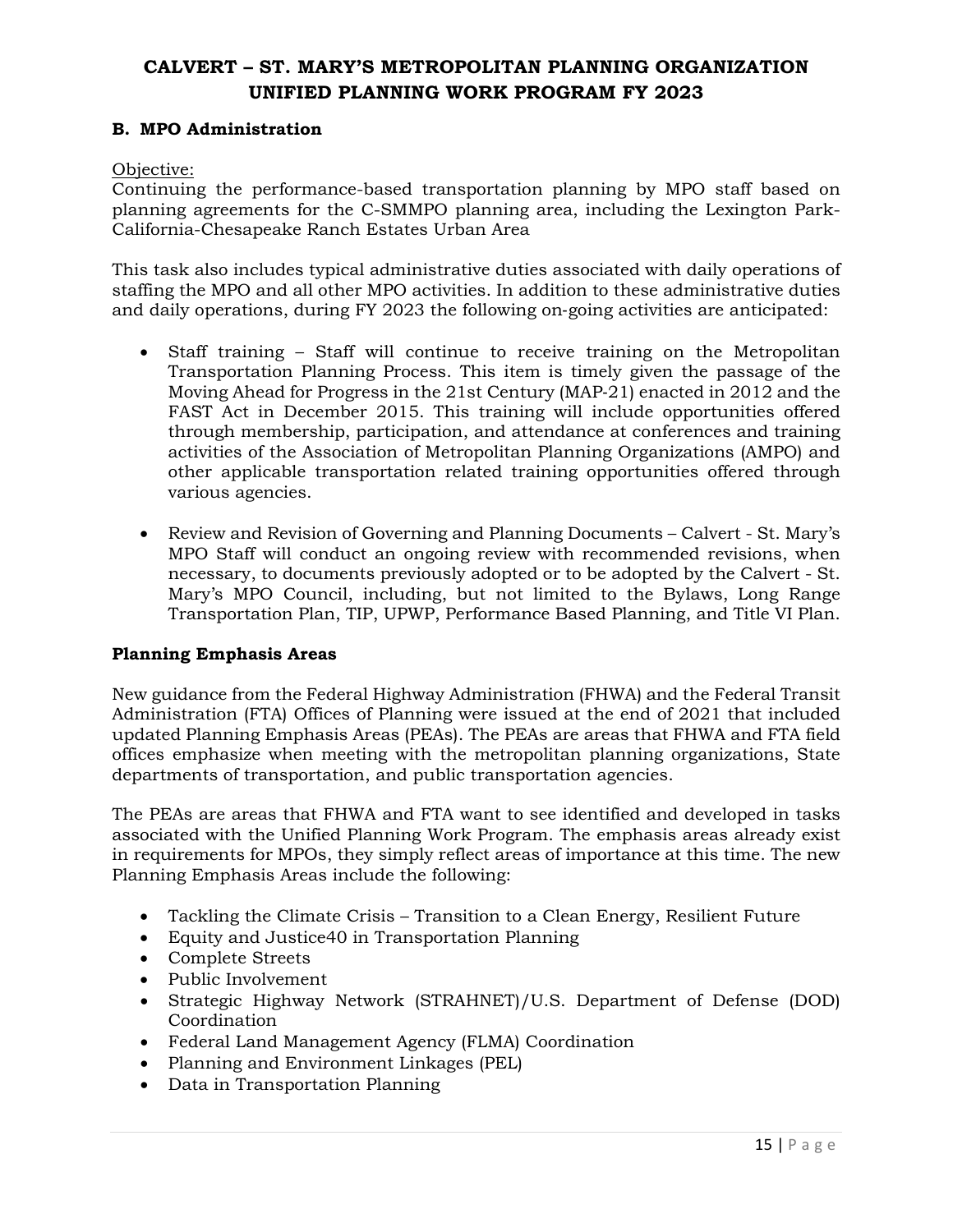The C-SMMPO Council is directly responsible for conducting the continuing, cooperative and comprehensive (3-C) transportation planning process for the Lexington Park-California-Chesapeake Ranch Estates Urban Area and C-SMMPO metropolitan region in accordance with the metropolitan planning requirements of Section 134 (Title 23 U.S.C.) of the Federal Highway Act of 1962 and Section 8 of the Federal Transit Act.

Managing the Calvert - St. Mary's MPO includes all of the activities that need to be performed to keep the Calvert - St. Mary's MPO operational. These activities include, but are not limited to, the following:

- Manage the daily operations of the MPO, including time allocated to various aspects of project management.
- Contract administration between the MPO and other entities and vendors.
- Calvert St. Mary's MPO accounting and financial requirements.
- Calvert St. Mary's MPO invoice tracking database.
- Prepare monthly or quarterly reimbursement requests and progress reports.
- Staff and support Calvert St. Mary's MPO Council and Technical Advisory Committee.
- Represent the Calvert St. Mary's MPO at meetings and conferences; and
- Attend training, conferences, and seminars to ensure the Calvert St. Mary's MPO staff are knowledgeable about the federal and state regulations that the Calvert - St. Mary's MPO must follow; and
- Maintaining the MPO website.

#### Previous Work:

Maintained the C-SMMPO website, assisted the public with MPO related questions, attended a Maryland MPO Roundtable meeting.

### Description:

These sub-tasks will be performed by the Calvert - St. Mary's MPO and MDOT. The developmental work will be based in some degree on Maryland's other small MPOs and will be consistent with federal MPO Guidelines.

### End Product:

- Calvert St. Mary's MPO Staff Development.
- Calvert St. Mary's MPO Invoice tracking database to streamline internal efforts to prepare reimbursements, as well as to process invoices.
- Calvert St. Mary's MPO streamline internal efforts to prepare special studies for implementation.

•

Staffing: MDOT and MPO staff.

### Funding:

Funding for this task totals \$30,000 in FY 2023, as listed below by source. The task will continue beyond FY 2023.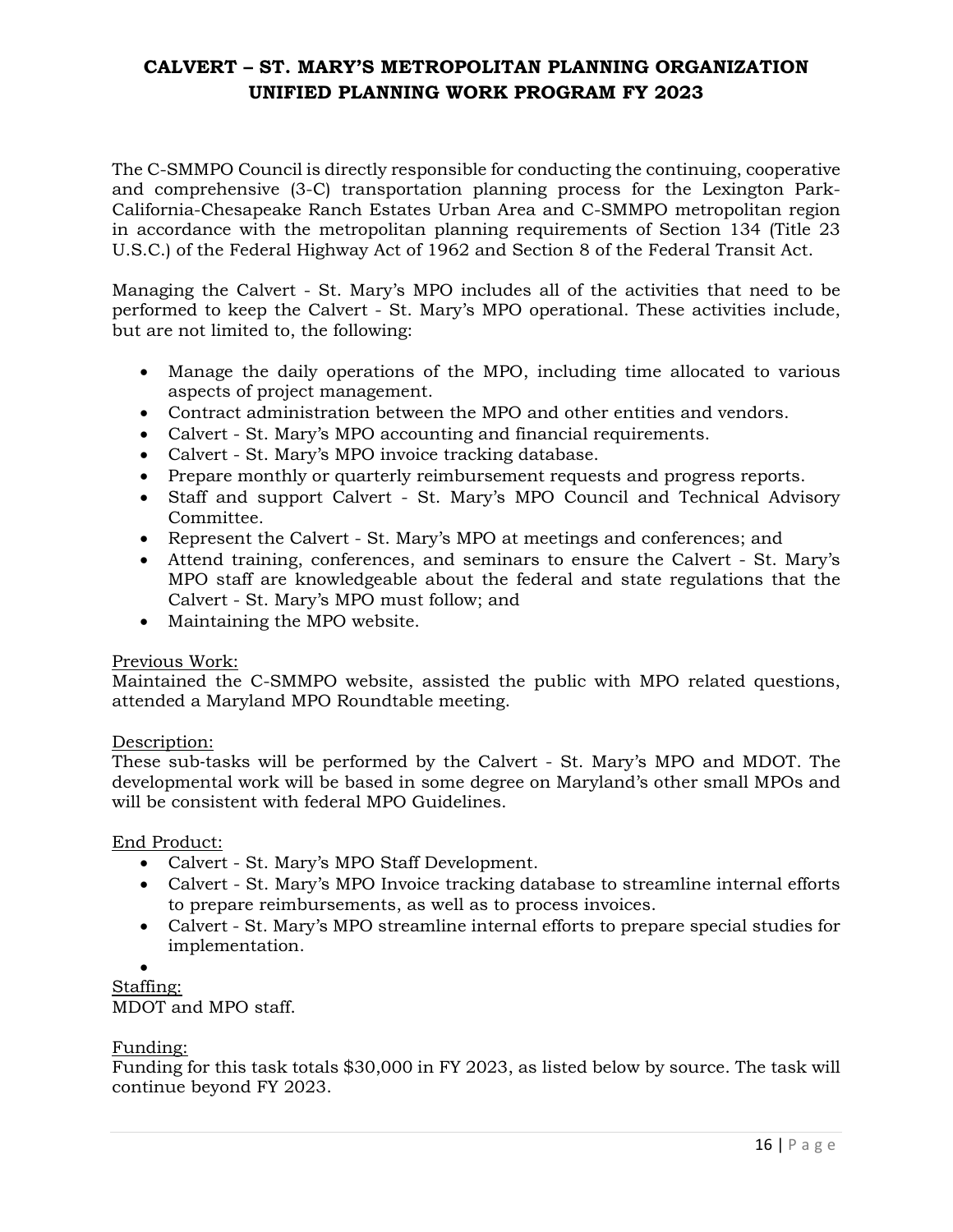| Source      | <b>Funding</b> |
|-------------|----------------|
| Federal     | \$24,000       |
| <b>MDOT</b> | \$3,000        |
| Local       | \$3,000        |
| Total:      | \$30,000       |

# <span id="page-16-0"></span>**PAST SPECIAL STUDIES**

In all, six projects were completed on time and within budget. The completed special projects were examples of surface transportation planning projects and programs conducted in the region. The projects identified the weaknesses of the transportation system under both existing conditions and future demands in the C-SMMPO region. The projects complimented the comprehensive/land-use master planning process and provided Information to government officials, local communities, and the general public about their desires and transportation options in the metropolitan planning area. Finally, the studies and its planning process established a base from which modifications, trends and priorities can be made to meet new and changing community needs. The project planning studies and tasks completed over the last two fiscal years were as follows:

- Calvert/St. Mary's Naval Base Commuter Multi-Modal System.
- St. Andrew's Church Road Improvement Study.
- North Parcel of Lexington Manor.
- St. Mary's County Regional Airport.
- Bus Stop Improvement Program.
- Complete Streets Plan for C-SMMPO Area

# <span id="page-16-1"></span>**C. Current Special Studies**

# <span id="page-16-2"></span>**Task 4: Lusby Parkway Extension Conceptual Design:**

### Objective:

Consultants are using a Conceptual Planning Design to improve and extend the existing Lusby Parkway to connect to Town Square Drive including an upgrading of the Thunderbird Drive intersection that will enhance circulation of vehicles, bicycles and pedestrian traffic.

### Previous work:

In house feasibility study to determine the need and scope for the roadway extension.

### End Product:

Evaluation of items identified in the feasibility study from an engineering approach and conceptual project alignment that includes a geotechnical reconnaissance, initial site assessment, median options, CEQA Checklist at a Conceptual level, project scheduling, picture packages, view corridors and a conceptual layout plan that will assist in a future design project.

### Staffing:

Calvert County, MPO, SHA and Consultant staff.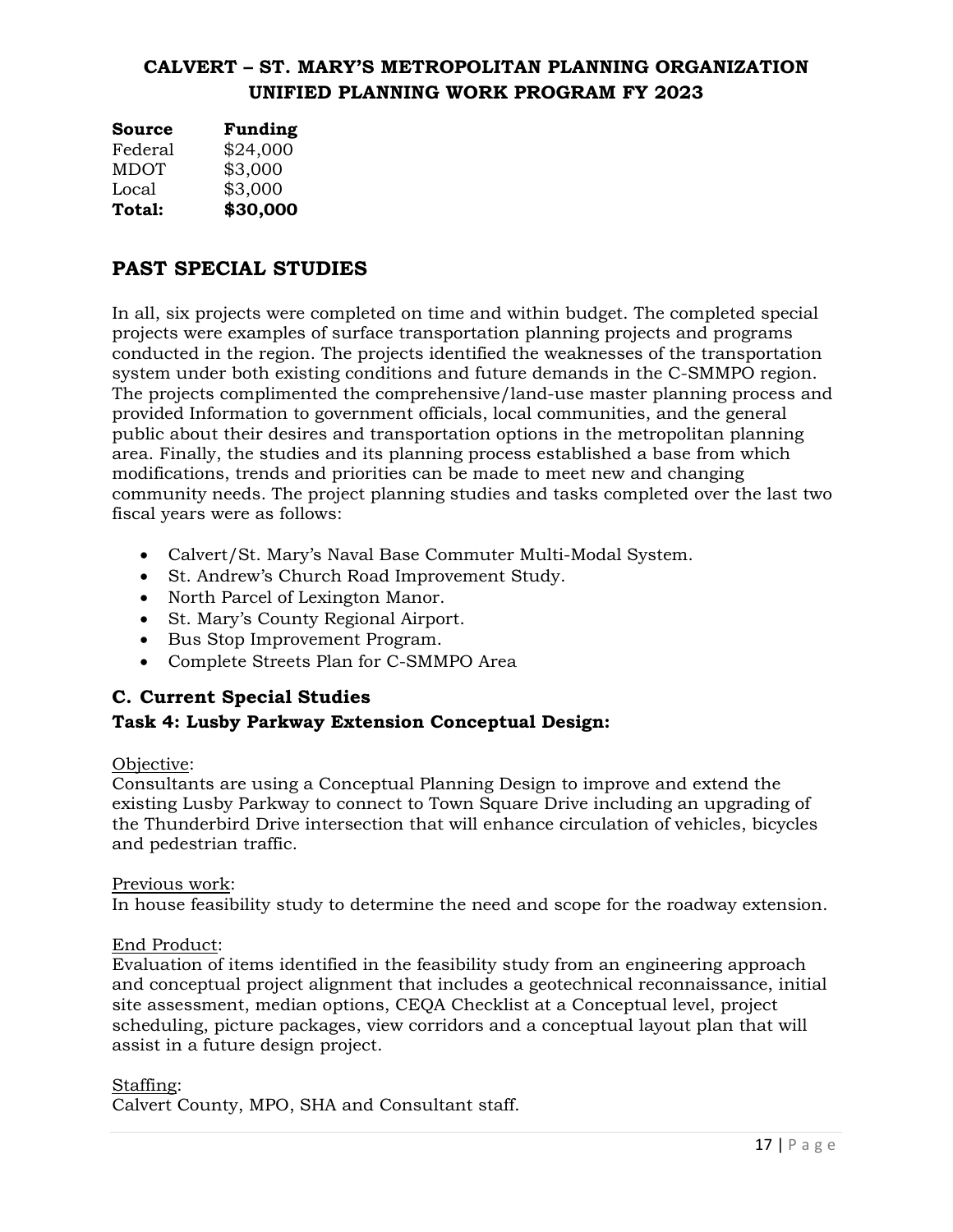Funding: Estimated Conceptual Design Cost: \$30,000 in FY 2023

| Total:  | \$30,000 |
|---------|----------|
| Local   | \$3,000  |
| MDOT    | \$3,000  |
| Federal | \$24,000 |
| Source  | Funding  |

# <span id="page-17-0"></span>**D. PROPOSED SPECIAL STUDIES**

# <span id="page-17-1"></span>**Task 5: St. Mary's County – FDR Blvd. Transformational and Implications Planning Study**

### Introduction:

One of the major reasons for the construction of FDR Blvd (County Route 31335), located within the Hickory Hills PUD Subdivision, was the removal of through traffic from Maryland Route 235 (MD 235), the main artery in St. Mary's County and a state highway known as Three Notch Road. The purpose was for improving the flow of traffic to NAS Patuxent River, reducing pollution emission, shortening of travel times, reducing congestion and road accidents. The FDR Blvd also opens a new route that can support development with mixed-use commercial and residential land uses, and the addition of concentrated nodes of high-intensity mixed-use development in Lexington Park.

#### Project Location:

This planning study location is defined as from FDR Blvd (County Route 31335), intersections of FDR Blvd and Three Notch Road including all frontage roads, and adjacent lands to Saint Andrews Church Rd; First Colony Blvd; Old Rolling Rd; Amber Drive to Chancellors Run Rd and continued FDR Blvd to the intersection with Pegg Rd.

#### Background:

The Lexington Park Development District Master Plan (LPDDP) notes that the FDR Boulevard Corridor extends 4.5 miles from Pegg Road to St. Andrew's Church Road. A significant portion of the Corridor is developed and is characterized by mixed uses. Some segments of FDR Boulevard are currently built, and several other infill segments are planned for construction. The Commissioners of St. Mary's County have enacted ordinances that established bicycle lanes, yield and stop intersections, traffic control devises, and the operation and maintenance of traffic signals to improve safety along FDR Blvd. Completion of this road corridor meets important goals: to relieve traffic congestion and improve access to the NAS Patuxent River along Three Notch Road, to open new lands, manage anticipated growth in Lexington Park, support creation of more urban development patterns, and improve transit routes and the transformation of the FDR Blvd could reconnect Lexington Park Development District neighborhoods and NAS Patuxent River.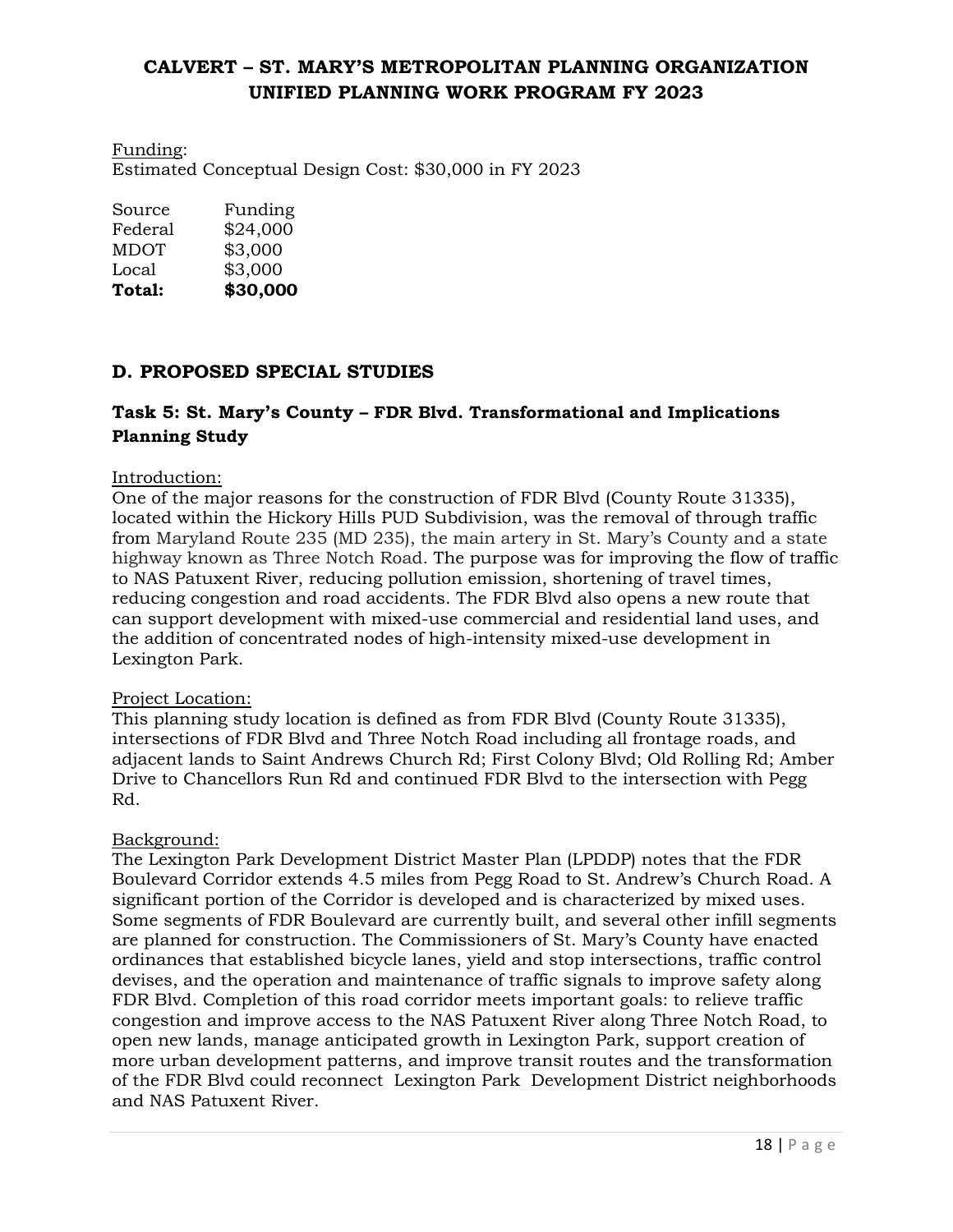### Project Objectives and Scope of Services:

The services of qualified firms are being solicited to perform consulting services for the C-SMMPO's proposed FDR Blvd. Transformational and Planning Implications Study. The Consultant is required to undertake the following studies.

- Project and estimate traffic that can be carried from Three Notch Road onto FDR Blvd to Pegg Road and how this traffic can relieve congestion and improve access to NAS Patuxent River along Three Notch Rd.
- Examine existing and planned land use along FDR Blvd.
- Estimate traffic generation from these land uses along FDR Blvd.
- Examine multimodal connectivity and accessibility through safer and greatly enhanced conditions for pedestrians of all ages and abilities, bicyclists, and transit users.
- Determine a mitigation proffer for a developer to offer and build on Three Notch Rd.
- Evaluate any possible alignment to Great Mills Rd.
- Quantify growth scenarios along FDR Blvd to Pegg Road
- Examine possible impact of FDR Blvd on Lexington Park Development District.

### Tasks and Deliverables:

The consultant will provide professional services to accomplish all specific work tasks, that may lead to the preparation, submittal, approval, and adoption of the FDR Planning Implications Study. The specific work tasks shown herein are the minimum required and are intended to provide guidance in preparing the proposal. Consultants are encouraged and may respond to this RFP with a proposal that includes further defined task details, and a work plan necessary to accomplish each task and do so in accordance with desired objectives.

### **Task 1.0 Project Initiation**

The consultant shall hold an initial meeting in accordance with current Covid 19 guidelines with staff from the C-SMMPO and community groups. This meeting will collect available data and published materials, establish schedules, and establish communication channels with various stakeholders and other agencies.

### **Task 2.0 Public Participation Program**

The consultant shall coordinate with C-SMMPO staff to create an effective public participation approach that will engage the residential and commercial communities along FDR Blvd with proven approaches for finding consensus among stakeholders, which is essential to policy development as well as to long-term implementation of the Study. A Public Engagement Plan will be required.

### **Task 3.0 Existing Conditions Evaluation**

The consultant shall perform a thorough evaluation of existing conditions and issues, as well as review existing reports. These documents may include the FDR Blvd phased plans transportation studies, circulation, land use and development applications along the FDR Blvd route. An Existing Conditions Report will be required.

### T**ask 4.0 Develop Traffic Analysis on FDR Blvd to Pegg Rd**

Consultant shall study the existing traffic conditions, the expected future traffic conditions with the development, in place for all roadway users.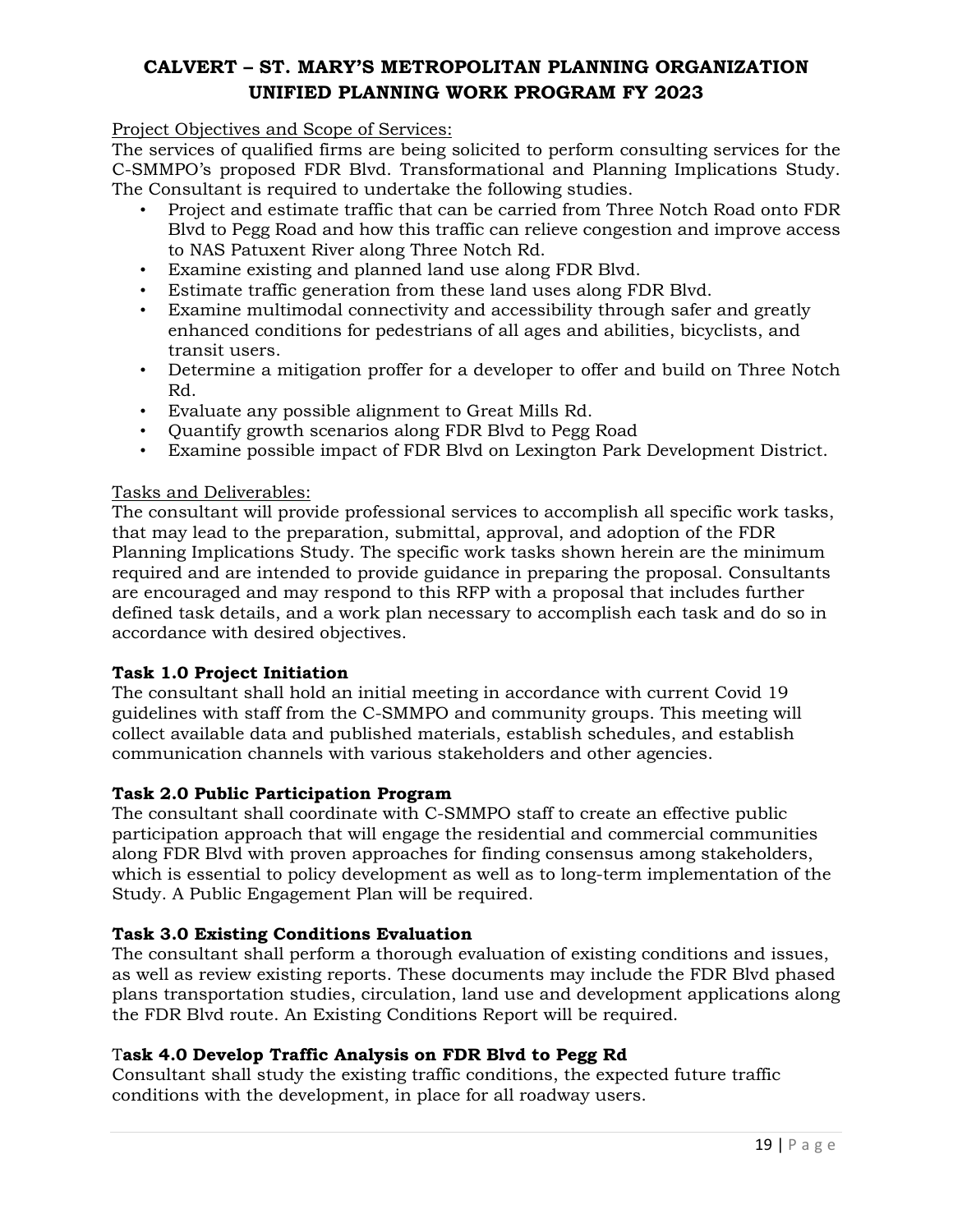### **Task 5.0 Conduct Land Use Analysis and Traffic Implication on FDR Blvd to Pegg Rd.**

LPDDP acknowledges that the provision of FDR Blvd can open land up to development and that land close to FDR access points can be valuable and open LPDD to an anticipated growth. Using four (4) differing growth alternative scenarios, the consultant will determine whether FDR Blvd, while improving transit routes, can shape the adjacent urban development patterns. Areas of examination include the following: 1) an induced growth effects identified with respect to transportation projects; 2) projects planned to serve specific land development; 3) projects that stimulate complementary functions, and 4) projects that influence intraregional land development location decisions in the LPDD.

## **Task 6.0 Draft for a Final Plan Document**

Consultant will consider public review comments, traffic analysis on FDR Blvd to Pegg Rd, land use analysis, a traffic implication on FDR Blvd to Pegg Rd, and prepare a draft FDR Blvd Study Implications for review by C-SMMPO.

Scheduling and Deadlines:

Estimated time for project final report due is 6 months.

End Product:

The final product should be a document useable for future improvements to the C-SMMPO areas of specific interest, linkages, and corridors. It should be easily integrated with the existing C-SMMPO studies and the St Mary's County Comprehensive Plan, The Lexington Park Development District Master Plan (LPDDP)

Funding: Estimated Plan Cost: \$60,000 in FY 2023

| Total:      | \$60,000 |
|-------------|----------|
| Local       | \$6,000  |
| <b>MDOT</b> | \$6,000  |
| Federal     | \$48,000 |
| Source      | Funding  |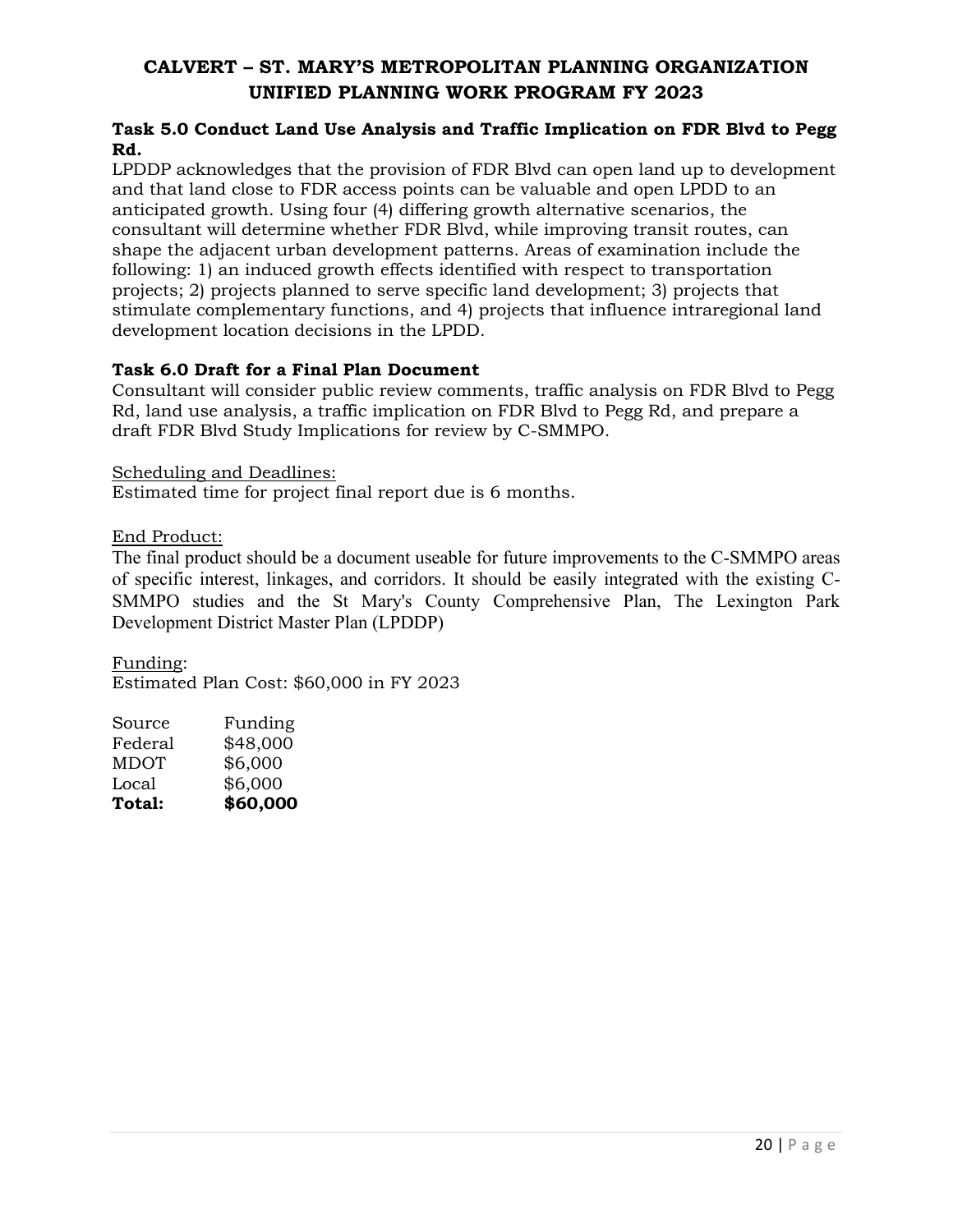# <span id="page-20-0"></span>**Task 6: Calvert County – Proposed Cove Point Trail Study and Design**

#### Introduction

This study would be for a proposed trail along Cove Point Road, creating a connection to Cove Point Park. This is envisioned to be a quiet, non- motorized trail for walkers, hikers, bicyclists, dog walkers, and ADA compliant where applicable. The purpose of this trail project is to identify the existing and future resources, opportunities and obstacles involved in the trail. The focus of the study will be trail corridor evaluation and recommended alignment.

Scope of the Work -The scope of work is comprised of the following components:

- Cove Point Rd data collection and corridor evaluation (Traffic Study).
- Identify roadway conditions and stream conditions or restoration if any.
- Identification of possible Trail Access Points and parking.
- Identify barriers, needed structures and safety issues.
- Linkage of the Trail to Cove Point Park as applicable per Cove Point Park Master Plan
- Evaluate trail route alternatives.
- Estimate impact of the trail on local property values along path.
- Identify funding sources such as state and federal funds, non-profit organizations.
- Recommendations on how to maximize the economic benefits of proposed trail.
- Prepare a map of a workable trail alignment.
- Cost Estimate.
- Recommend a strategy for phasing the proposed trail.
- Submit Trail Feasibility Plan document
- Identify any environmental hurdles
- SWM (Storm Water Management)

#### Scheduling and Deadlines:

Estimated time for project final report due is 6 months.

#### Product:

The final product should be a document useable for future improvements to the C-SMMPO areas of specific interest, linkages, and corridors. It should be easily integrated with the existing C-SMMPO studies and the Calvert County Comprehensive Plan.

#### Funding:

Estimated Plan Cost: \$40,000 in FY 2023

| Source      | Funding  |
|-------------|----------|
| Federal     | \$32,000 |
| <b>MDOT</b> | \$4,000  |
| Local       | \$4,000  |
| Total:      | \$40,000 |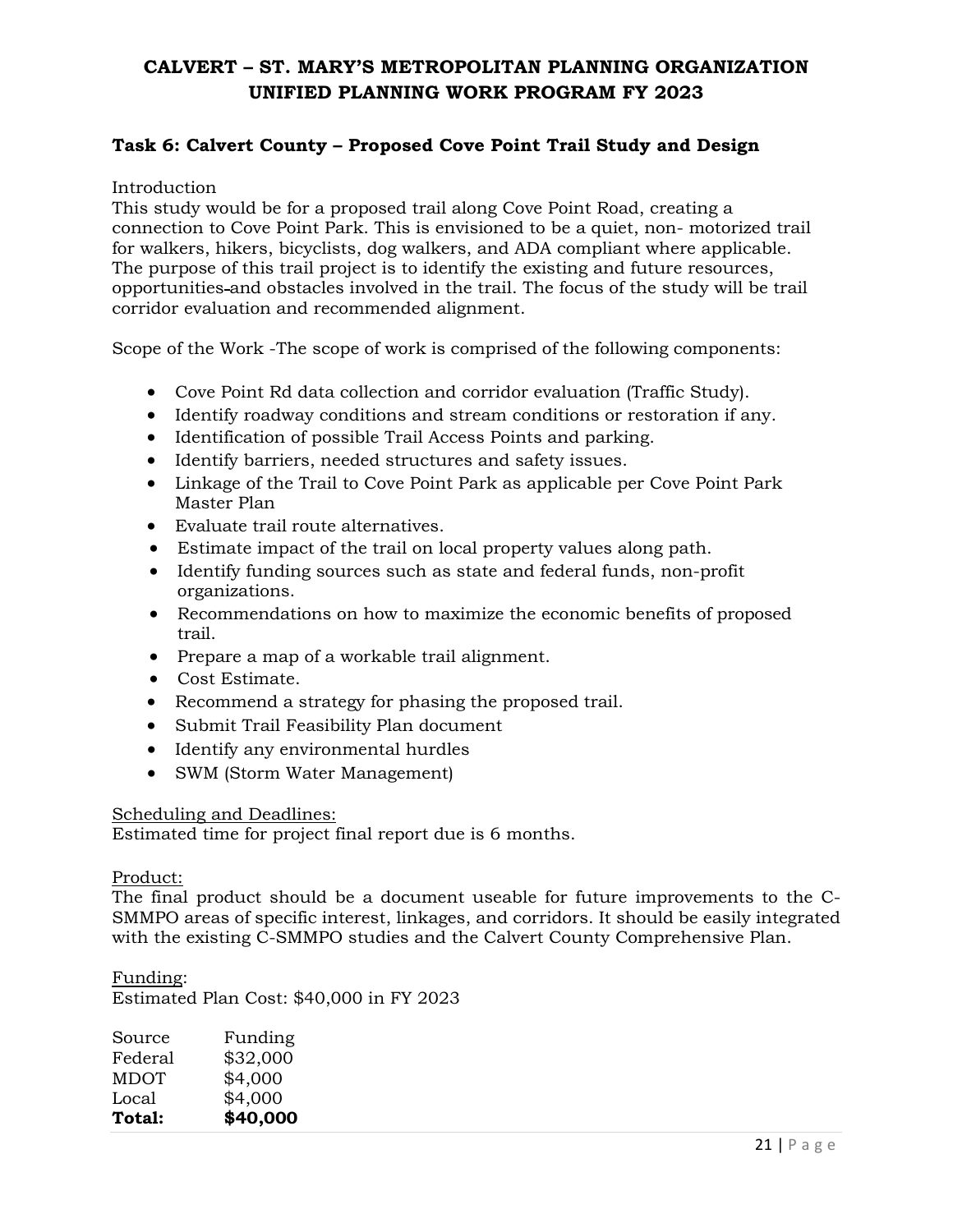**BUDGET**